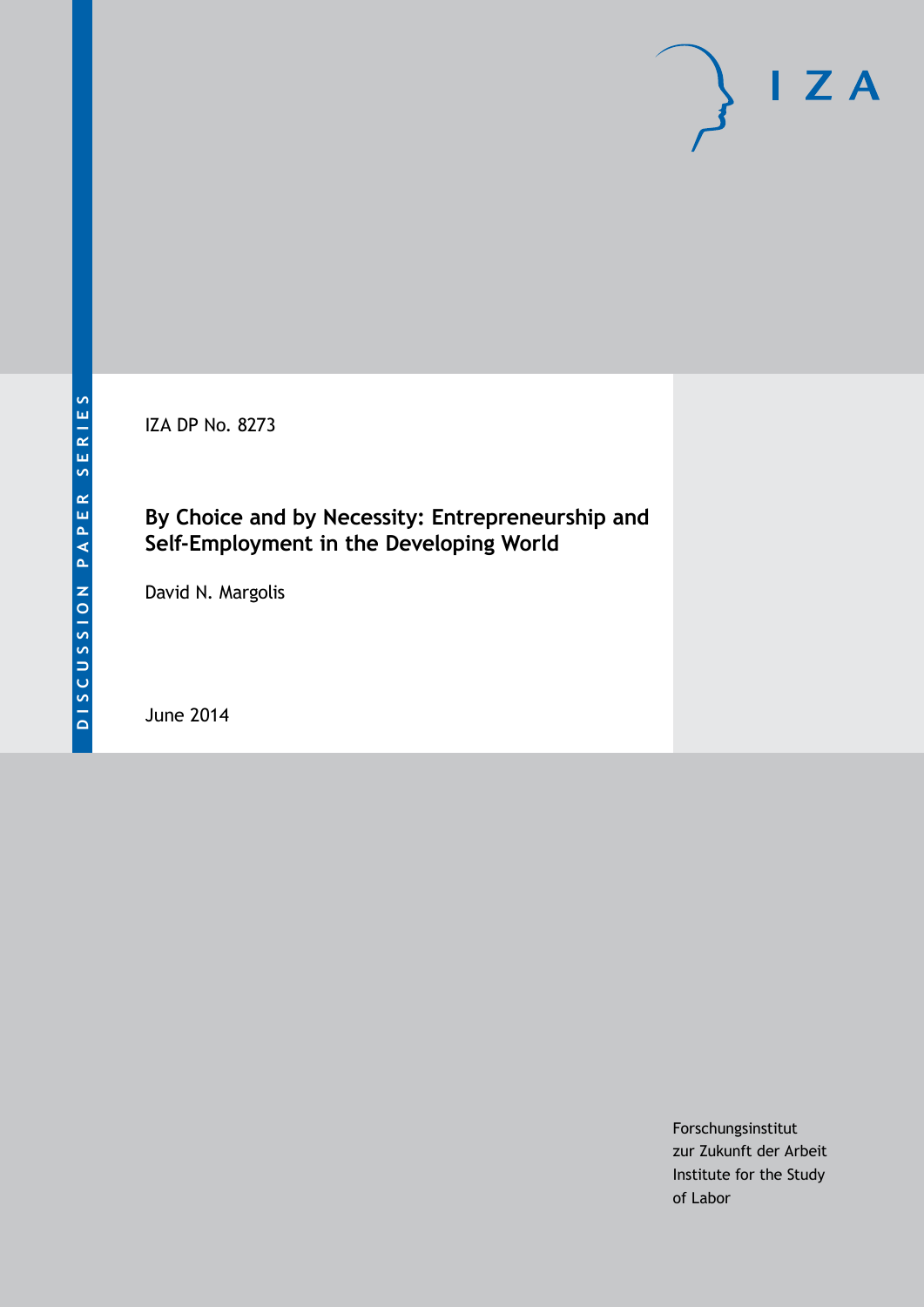# **By Choice and by Necessity: Entrepreneurship and Self-Employment in the Developing World**

**David N. Margolis**

*Paris School of Economics-CNRS and IZA*

Discussion Paper No. 8273 June 2014

IZA

P.O. Box 7240 53072 Bonn **Germany** 

Phone: +49-228-3894-0 Fax: +49-228-3894-180 E-mail: [iza@iza.org](mailto:iza@iza.org)

Any opinions expressed here are those of the author(s) and not those of IZA. Research published in this series may include views on policy, but the institute itself takes no institutional policy positions. The IZA research network is committed to the IZA Guiding Principles of Research Integrity.

The Institute for the Study of Labor (IZA) in Bonn is a local and virtual international research center and a place of communication between science, politics and business. IZA is an independent nonprofit organization supported by Deutsche Post Foundation. The center is associated with the University of Bonn and offers a stimulating research environment through its international network, workshops and conferences, data service, project support, research visits and doctoral program. IZA engages in (i) original and internationally competitive research in all fields of labor economics, (ii) development of policy concepts, and (iii) dissemination of research results and concepts to the interested public.

IZA Discussion Papers often represent preliminary work and are circulated to encourage discussion. Citation of such a paper should account for its provisional character. A revised version may be available directly from the author.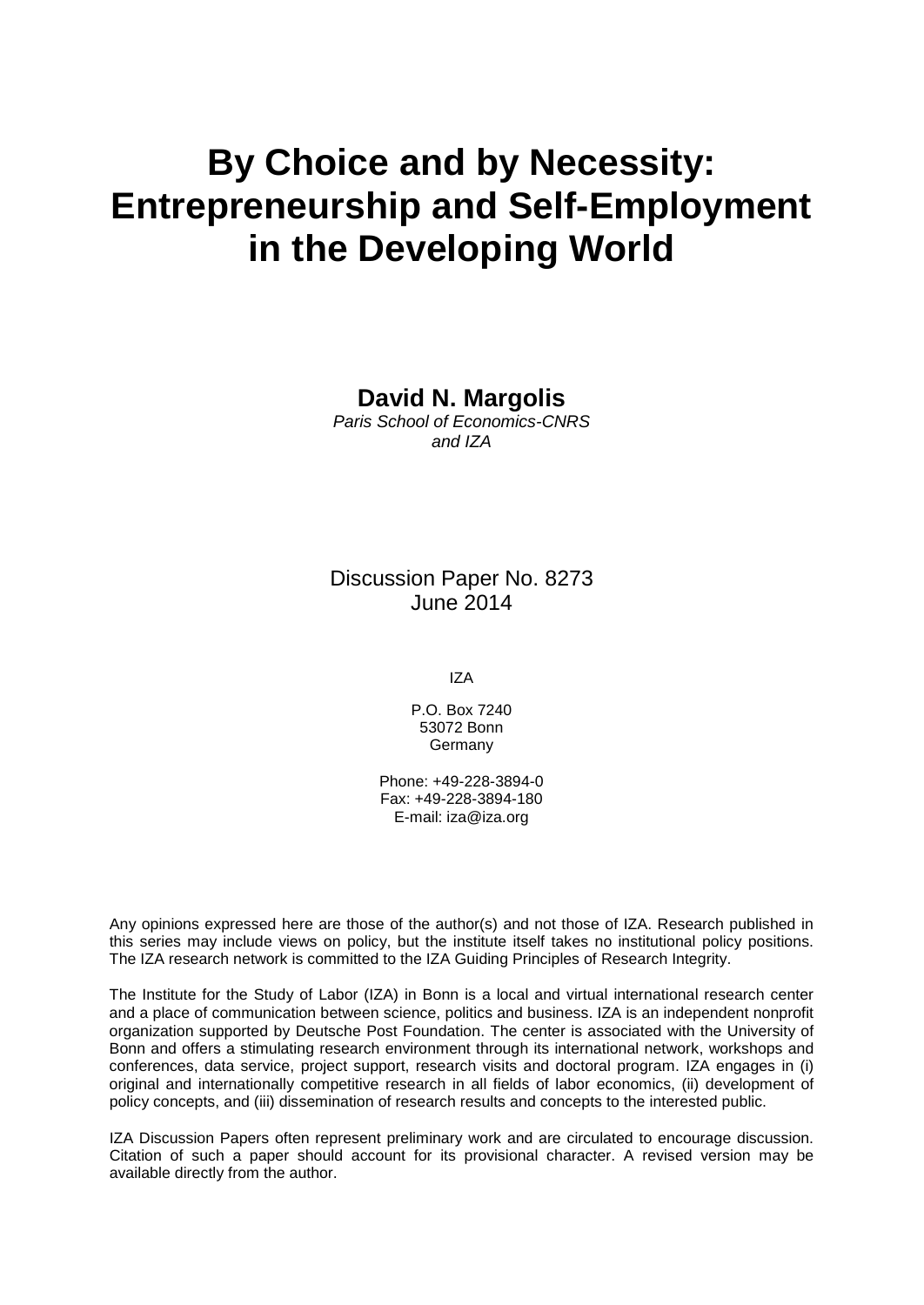IZA Discussion Paper No. 8273 June 2014

# **ABSTRACT**

# **By Choice and by Necessity: Entrepreneurship and Self-Employment in the Developing World**

Over half of all workers in the developing world are self-employed. Although some selfemployment is chosen by entrepreneurs with well-defined projects and ambitions, roughly two thirds results from individuals having no better alternatives. The importance of selfemployment in the overall distribution of jobs is determined by many factors, including social protection systems, labor market frictions, the business environment, and labor market institutions. However, self-employment in the developing world tends to be low productivity employment, and as countries move up the development path, the availability of wage employment grows and the mix of jobs changes.

JEL Classification: J21, L26, O14, O17

Keywords: self-employment, entrepreneurship, development

Corresponding author:

David N. Margolis Paris School of Economics Centre d'économie de la Sorbonne 106-12 boulevard de l'Hôpital 75647 Paris cedex 13 France E-mail : [David.N.Margolis@gmail.com](mailto:David.N.Margolis@gmail.com)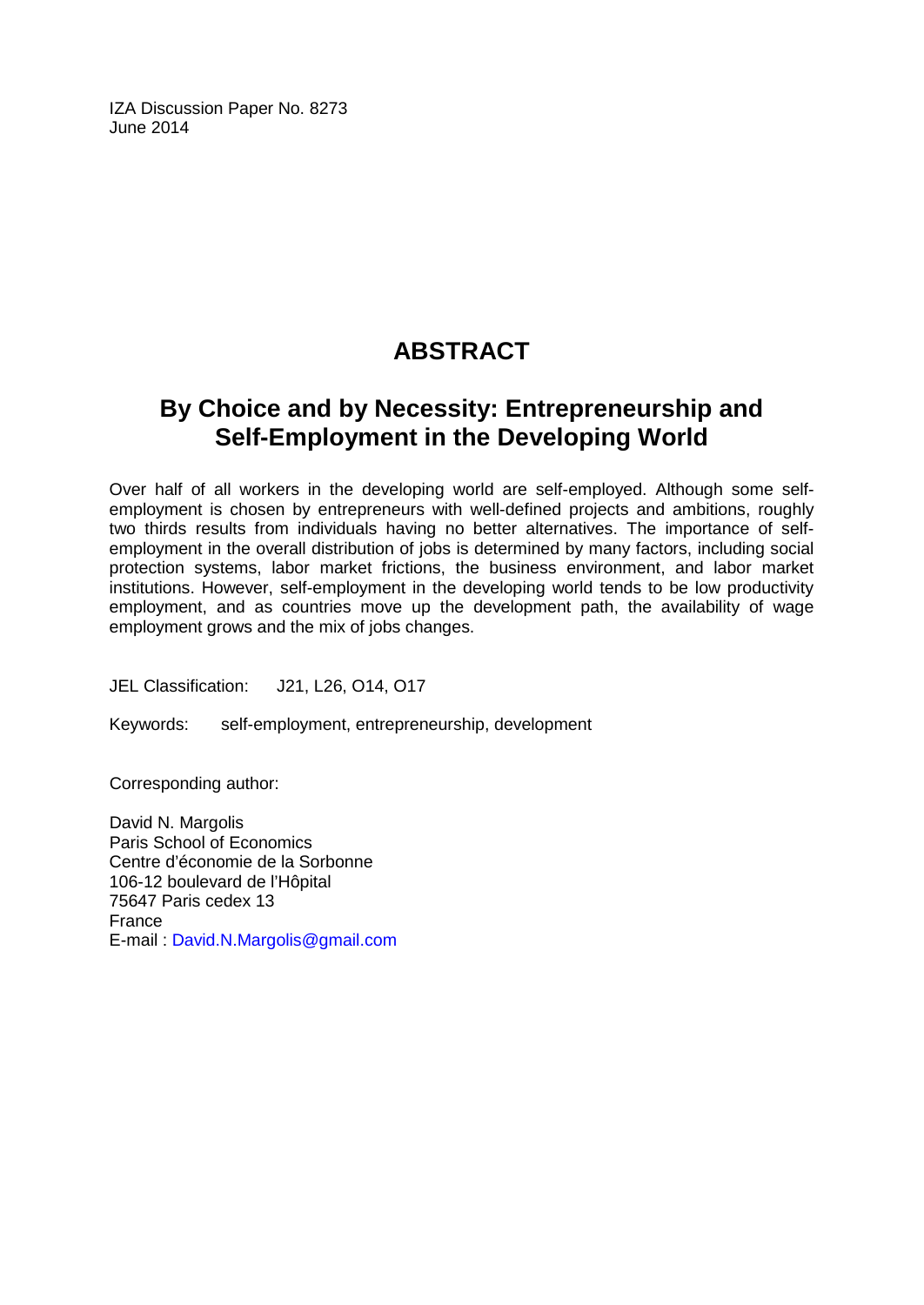In the developing world, wage employment is often the exception rather than the norm.<sup>1</sup> In the least developed countries, agriculture, often based in family farms with unpaid labor, can make up the majority of employment. As households migrate to urban areas and countries develop, nonagricultural self-employment often picks up where agricultural employment left off. Only as countries move up the development scale does wage employment become a large share of total employment. Accordingly, the World Bank's 2013 World Development Report, which focused on jobs, paid a significant amount of attention to the question of self-employment and entrepreneurship in the developing world.

The ubiquity of self-employment in low- and middle-income countries raises several important questions that this paper seeks to answer. First, how much self-employment is there in the developing world? Second, is self-employment in these countries a choice or a constraint? Third, to what extent does self-employment in the developing world correspond to the idea of "entrepreneurship"? And finally, from a normative perspective, is so much self-employment a good thing for developing countries? This paper addresses each of these questions by summarizing the wide academic literature on self-employment and development and presents additional evidence to provide a more complete picture where empirical evidence is more limited. The approach adopted here allies theoretical arguments (in particular, with respect to the "choice or constraint" question) with empirical results so as to provide a more complete vision of each issue.

The structure of this paper follows the four questions above. Section [1](#page-3-0) takes a detailed look at the data to describe the prevalence of self-employment, and characterizes the self-employed population relative to those in wage employment. Section [2](#page-9-0) returns to the question of constrained versus chosen self-employment, while section [3](#page-13-0) considers the sub-population of "entrepreneurs" among the self-employed. Section [4](#page-15-0) addresses the normative question of whether there is "too much" selfemployment in the developing world, while section [5](#page-17-0) concludes.

## <span id="page-3-0"></span>**1 How much self-employment is there in the developing world?**

Although it may seem straightforward, quantifying the importance of self-employment in the developing world requires making several decisions that can directly affect the estimates.<sup>[2](#page-3-1)</sup> These include how one treats agriculture and household enterprises, notably the role of unpaid labor; the data source used to measure self-employment (individual, enterprise or expert surveys); the type of survey used (labor force survey, living standards measurement survey, census, specialized survey); efforts at harmonizing definitions and the use of imputation in the reporting of measurements.

## **1.1 The role of agriculture and household enterprises**

The 2013 World Development report highlights the importance of agriculture in the least developed countries and the literature on the importance of non-agricultural household enterprises<sup>[3](#page-3-2)</sup> has insisted on their role as employment drivers in developing economies. In the cases of family farms and non-agricultural household enterprises, many family members can work for the same family-

<span id="page-3-3"></span><sup>&</sup>lt;sup>1</sup> See Gindling and Newhouse(2012).<br><sup>2</sup> See Desai (2009) for a discussion of some of these issues.

<span id="page-3-2"></span><span id="page-3-1"></span> $3$  See for example, Cho, Margolis and Robalino (2012), Chuhan-Pole et al (2011), Fields (2012).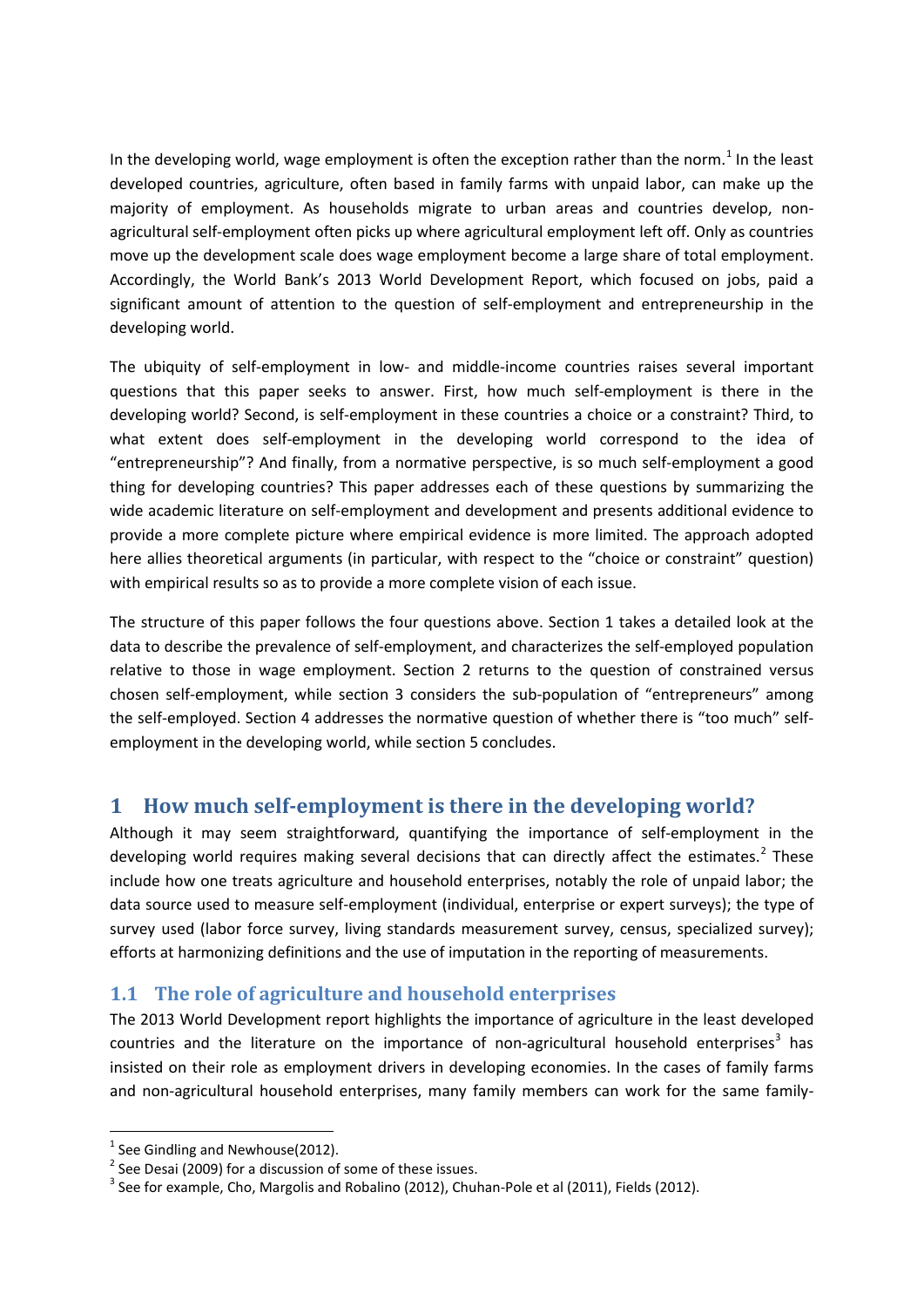owned activity without a standard employer-employee relation and without a clear decisional hierarchy. In accordance with ILO recommendations<sup>[4](#page-3-3)</sup>, statistical agencies will often code households in these situations as having a single own-account worker and multiple "contributing family workers" or "unpaid workers". However, the definition of a "contributing family worker" makes explicit reference to the self-employed nature of the person<sup>[5](#page-4-1)</sup>, implying the need to include these individuals in any count of the self employed to ensure consistency.

Including contributing household workers makes a big difference in the calculation of the number of self-employed. Using the ILO's LABORSTA data for each country's most recently available data year and for middle- and low-income countries that report own-account and contributing family worker data, [Table 1](#page-4-0) shows how including contributing family workers can change the estimate of the importance of self-employment. On average, contributing family workers comprise over 25 percent of all self-employed. The share is larger for women than for men, as statistical agencies may have instructions to code the male in the household as the own account worker by default, in which case the spouse (and potentially children) would be coded as contributing family workers. Moreover, as noted above, contributing family workers are much more present in the agricultural sector than elsewhere, in that over one third of all self employed are contributing family members, and over half of women are in this situation. Although it is less the case for men, the importance of female contributing family labor is also remarkable in the fishing sector, where (as in agriculture), there are more women classified as contributing family workers than as own-account workers. In sum, ignoring the importance of (unpaid) contributing family workers on family farms and non-agricultural household enterprises can lead to a significant underestimation of the importance of selfemployment in the developing world.

<span id="page-4-0"></span>

|                            | All sectors       |       |       | Agriculture, hunting and forestry |       |       | <b>Fishing</b>    |       |       |
|----------------------------|-------------------|-------|-------|-----------------------------------|-------|-------|-------------------|-------|-------|
|                            | <b>Both Sexes</b> | Men   | Women | <b>Both Sexes</b>                 | Men   | Women | <b>Both Sexes</b> | Men   | Women |
| <b>Paid employees</b>      | 54.9%             | 55.6% | 53.1% | 26.8%                             | 27.6% | 19.8% | 32.8%             | 32.5% | 29.6% |
| <b>Self Employed</b>       | 41.9%             | 41.3% | 43.5% | 69.0%                             | 68.6% | 74.3% | 67.1%             | 67.3% | 70.2% |
| <b>Employers</b>           | 6.5%              | 7.5%  | 5.0%  | 7.4%                              | 9.7%  | 4.3%  | 7.5%              | 7.4%  | 5.7%  |
| Own account                | 24.7%             | 25.9% | 21.7% | 36.7%                             | 41.6% | 27.7% | 44.5%             | 47.1% | 27.5% |
| <b>Contributing Family</b> | 10.7%             | 7.8%  | 16.8% | 25.0%                             | 17.3% | 42.3% | 15.1%             | 12.8% | 37.0% |

Source: ILO-Laborsta and author's calculations.

#### **1.2 Individual, enterprise or expert surveys?**

The source of information on the amount of self-employment in developing countries can also have an important impact on estimates of its level. Most estimates are either drawn from individual data (Labor force surveys (LFS), Living standards measurement surveys (LSMS), Censuses, Global Entrepreneurship Monitor (GEM) individual data, specialized surveys, etc.), enterprise data (Investment climate surveys (ICA), Business environment and enterprise performance surveys (BEEPS), informal sector surveys) or responses of experts to questionnaires (Doing Business data, GEM expert data). Each of these sources has advantages and disadvantages.

<span id="page-4-2"></span><sup>&</sup>lt;sup>4</sup> http://www.ilo.org/global/statistics-and-databases/statistics-overview-and-topics/status-in-employment/ [current-guidelines/lang--en/index.htm.](http://www.ilo.org/global/statistics-and-databases/statistics-overview-and-topics/status-in-employment/%20current-guidelines/lang--en/index.htm)<br>
<sup>5</sup> Contributing family workers are defined as people "...who hold self-employment jobs in an establishment

<span id="page-4-1"></span>operated by a related person, with a too limited degree of involvement in its operation to be considered a partner".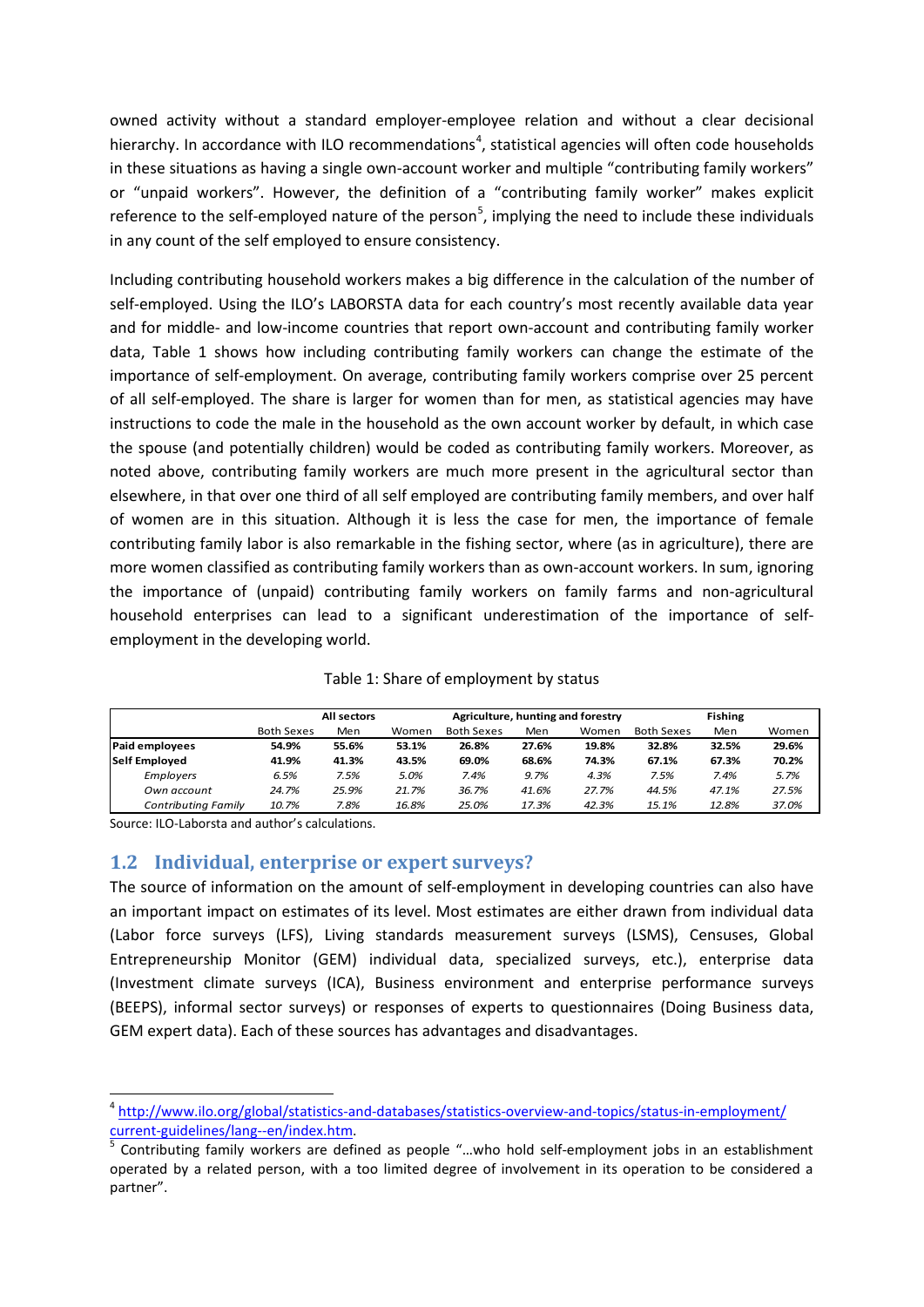With the exception of specialized surveys such as the GEM Adult Population Survey $6$  or Grimm, Knorringa and Lay's (2012) West African informal sector data, individual-level data is rarely collected with the explicit purpose of measuring entrepreneurship. As mentioned above, the coding of employment status can lead to underestimation of self-employment, and in some cases data about income from self-employment are not collected due to questionnaire flow, as earnings questions in LFS data, for example, are typically only asked of "employees". The lack of focus on entrepreneurship also does not allow the user to easily distinguish the motivation of self-employment, nor the productivity, employment generation or growth potential of the enterprise. Individual data do, however, often have the advantage of being relative large samples that are representative of the potentially self-employed population (or can be rendered representative by weighting).

Enterprise survey data can also be used to measure self-employment and entrepreneurship, but its advantages (detailed information on the enterprise in question and, in some cases, sufficient information to assess growth potential) tend to be limited relative to the drawbacks associated with using this data for the measurement and analysis of self-employment and entrepreneurship. First, in most cases, a minimum-size threshold is imposed on the sampling scheme<sup>[7](#page-5-0)</sup>, excluding de facto the majority of self-employment enterprises in the developing world<sup>[8](#page-5-1)</sup>. Second, these data often rely on firm registries to establish their sample frames, thereby ignoring the informal sector which is host to many self-employed enterprises. Lastly, several informal sector surveys adopt a "block enumeration" sampling strategy<sup>[9](#page-5-2)</sup>, which generates non-representative samples of limited (usually urban) geographic areas.

The main expert surveys that are relevant for studying self-employment and entrepreneurship are the World Bank's *Doing Business*[10](#page-5-3) surveys and the Global Entrepreneurship Monitor's *National Expert Surveys*<sup>11</sup>. The role of these surveys is primarily to characterize the environment in which the self-employed operate and take their decisions. As such, they are not directly useful for measuring the amount of self-employment or entrepreneurship, but they can be valuable resources for understanding cross-country differences in self-employment rates.

## **1.3 LFS? LSMS? Census? Specialized surveys?**

As noted above, there are several types of individual data that can be used to quantify selfemployment, in particular LFS, LSMS, Censuses and specialized surveys. As with other data sources, each has its advantages and disadvantages, with the differences between sources corresponding broadly to a tradeoff between sample size/representativity and level of detailed information about self-employment and entrepreneurial activity. The censuses have, obviously, the broadest coverage and are the most representative data source, but not all censuses will code labor market status while available demographic and income information is usually very limited. Labor force surveys will often

 $6$  See Bergmann, Mueller and Schrettle (2013) for a specific discussion of the advantages and disadvantages of the GEM data for academic research. Relative to other individual databases, some of its primary disadvantages relate to sample size, sampling strategies and transferability of the developed-country questionnaire to the developing-country context.<br><sup>7</sup> See <u>http://www.enterprisesurveys.org/Methodology</u>, for example.<br><sup>8</sup> See Tybout (2000). More recently, Sandefur (2010) shows that 85 percent of manufacturing firms in Ghana in

<span id="page-5-0"></span>

<span id="page-5-1"></span><sup>2003</sup> had fewer than 10 employees per establishment

<span id="page-5-2"></span><sup>&</sup>lt;sup>9</sup> See<http://www.enterprisesurveys.org/Methodology> for details.<br><sup>10</sup> Se[e http://doingbusiness.org/.](http://doingbusiness.org/)<br><sup>11</sup> Se[e http://www.gemconsortium.org/.](http://www.gemconsortium.org/)

<span id="page-5-3"></span>

<span id="page-5-4"></span>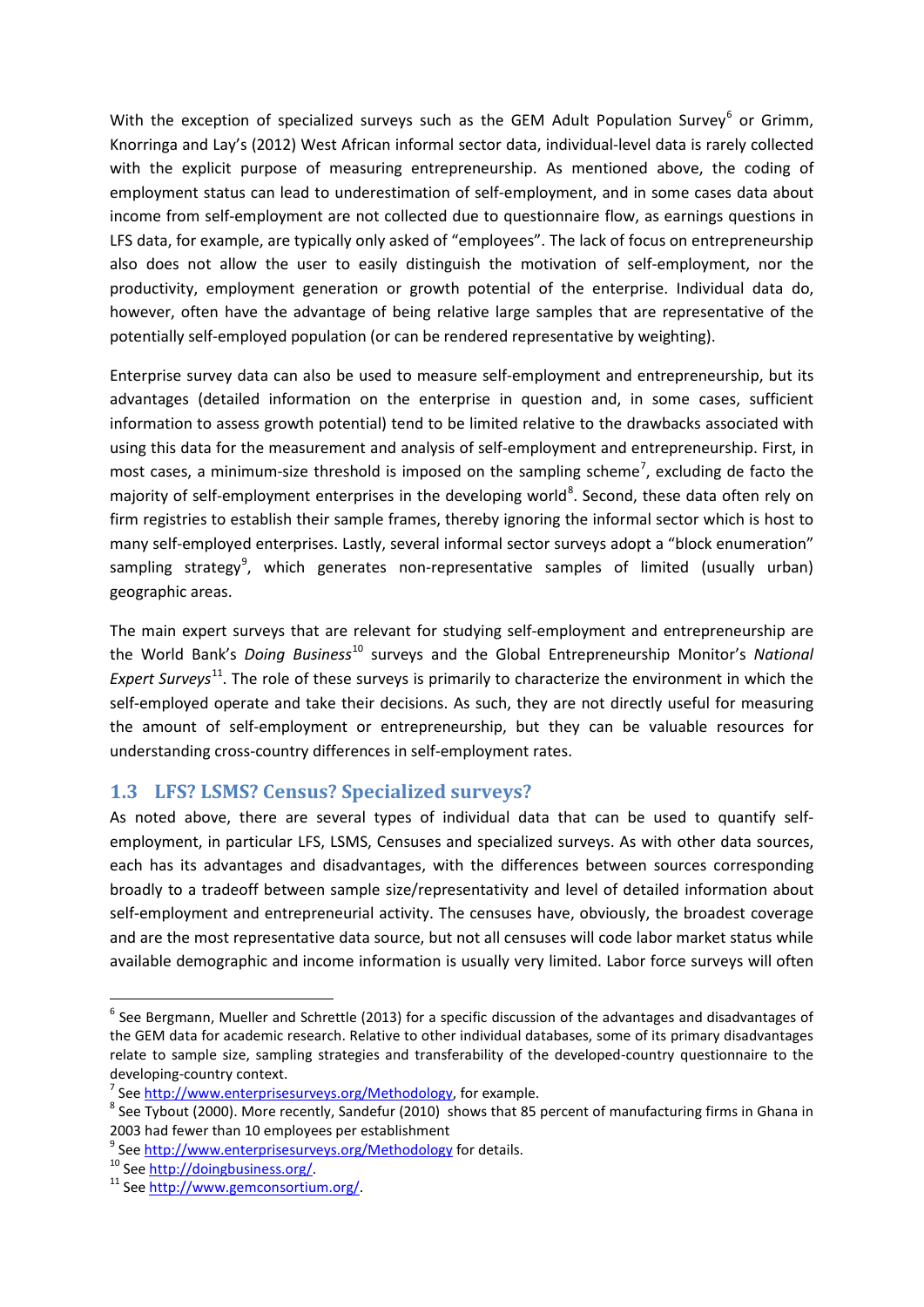be of relatively large size and include a standard set of demographic characteristics and labor market status, but generally lack more detailed information on outcomes from self-employment and growth potential. Living standards measurement surveys (and similar instruments such as household income or expenditure surveys) will typically have smaller sample sizes than an LFS, and may have more restrictive geographic coverage. They will, however, often include income from self-employment and available household assets, and may include a more thorough characterization of the selfemployment activity. However, as the focus is not on entrepreneurship per se, evaluation of the growth potential of the entrepreneurial activity can require additional hypotheses or modeling. Lastly, specialized surveys have the distinct advantage of asking precisely the questions that are needed to assess productivity and entrepreneurial growth potential. However, as they tend to be narrowly focused and intensive questionnaires, the sample sizes are often small and representativity may be an issue.

A common risk to using most sources of individual data is measurement error due to proxy response. This occurs when the survey questions refer to a person different from the one who actually responds to the survey (the proxy). Although it seems unlikely that proxy response will significantly affect estimates of the number of self-employed<sup>[12](#page-5-1)</sup>, these data may be less reliable for measuring determinants of productivity or reasons for self-employment.

## **1.4 Harmonized definitions and imputation**

An obvious concern with estimating the prevalence of self-employment in the developing world is ensuring that common definitions are used in all contributing countries. International repositories such as the ILO's ILOSTAT and KILM databases, or the World Bank's International Income Distribution Database (I2D2) archive devote significant resources to ensuring comparability across countries in variable definitions, but not all differences are correctable and extra information may be needed. The ILO has promulgated a standard for defining labor market status, called the International Classification by Status in Employment (ICSE)<sup>13</sup>, but not all countries adopt it and it has been revised (slightly) over time. In the ILO's LABORSTA database (currently being phased out in favor of the ILOSTAT database), labor market status in tables 1C and 1D was coded according to 2 different nomenclatures under the same variable name, and a second variable was needed to identify the information to which the variable refers. For example, if the country used ICSE-1993, one variable measures the number of employees, whereas if the country used ICSE-58, the same variable refers to Employers and own-account workers. Not accounting for differences in the nomenclature used in each country can thus generate highly misleading estimates of self-employment rates.

A more subtle problem resides in the imputation of missing labor market data. Developing countries often do not produce labor market data on a regular basis<sup>[14](#page-6-1)</sup> (see [Figure 1\)](#page-7-0), although major international repositories (such as the ILO's Key Indicators of the Labor Market (KILM)) present figures for countries, even when the underlying data does not exist, by using imputation models. The assumptions and techniques used in these models can be debated<sup>[15](#page-6-2)</sup> and can have major impacts on estimated shares of self-employed, often by drawing particular country shares toward average rates

<span id="page-6-3"></span><sup>&</sup>lt;sup>12</sup> Dillon et. al. (2012) show, for example, that proxy response does not generate significant errors in the much more sensitive case of child labor reports in Tanzania.<br><sup>13</sup> Se[e http://laborsta.ilo.org/applv8/data/icsee.html.](http://laborsta.ilo.org/applv8/data/icsee.html)<br><sup>14</sup> See Margolis, Newhouse and Weber (2010a).<br><sup>15</sup> See Weber and Denk (2011) for a detailed discussion of im

<span id="page-6-0"></span>

<span id="page-6-1"></span>

<span id="page-6-2"></span>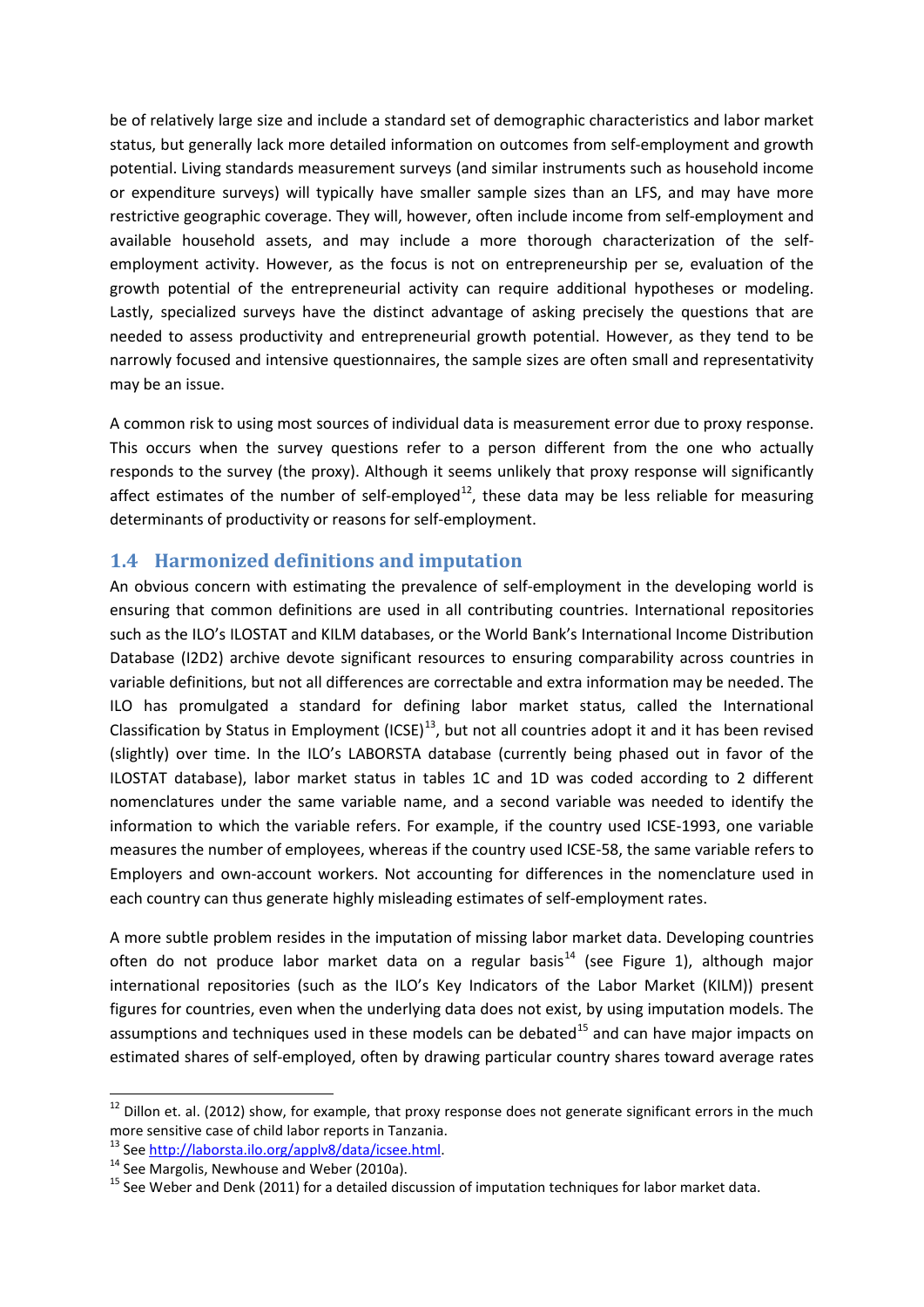in the same sub-region for similar types of workers. This approach can have the effect of giving excessive importance to the (sometimes) few countries that actually collect data regularly, and tend to have more sophisticated statistical administrations. Perhaps unsurprisingly, these countries (especially in the Sub-Saharan African region) are among the most developed<sup>[16](#page-6-3)</sup>, which could bias the imputations if the country missing the data is significantly poorer and there is a link between the share of self-employment and the level of development. Such a link has indeed been found in several studies<sup>[17](#page-7-1)</sup>, and suggests that one should be particularly attentive to imputation techniques if one absolutely needs annual data; otherwise, a safer approach is to restrict attention to years when actual data is available.

<span id="page-7-0"></span>

Source: Margolis, Newhouse and Weber (2010b).

#### **1.5 Several "Best guesses"**

Perhaps the most detailed presentation of self-employment in the developing world comes from Gindling and Newhouse (2012), who exploit the harmonized individual data on developing countries collected in the World Bank's I2D2 data archive. They find that among all low and middle income countries in their sample<sup>[18](#page-7-2)</sup> combined, the share of wage employment is 49.3 percent, whereas in high income countries (over \$12,275 in GDP per capita) the share of wage employment is 85.9 percent. 32.7 percent of workers in developing countries are "own account" self-employed, 15.4 percent are unpaid and 2.7 percent are employers, highlighting the importance of defining selfemployment precisely.

Gindling and Newhouse (2012) also break down self-employment along several dimensions. For example, non-agricultural self-employment plus agriculture accounts for the majority of male employment in all regions except Europe and Central Asia (28 percent) and the Middle East and

<sup>&</sup>lt;sup>16</sup> Mauritius and South Africa were the only two countries in the SSA region that produced data for LABORSTA every year between 2000 and 2008.<br><sup>17</sup> See, for example, Gindling and Newhouse (2012), Xavier et. al. (2013).

<span id="page-7-2"></span><span id="page-7-1"></span> $18$  It is important to note that the I2D2 sample used by Gindling and Newhouse (2012) covers an estimated 63 percent of the population of low and middle income countries, and 60 percent of all countries worldwide. The main loss of worldwide population comes from the lack of data on China (coverage of East Asia and Pacific developing countries is only 21%) and some larger Middle East and North Africa countries, such as Algeria, Iran, Iraq and Lebanon (regional coverage among MENA developing countries is 46 percent).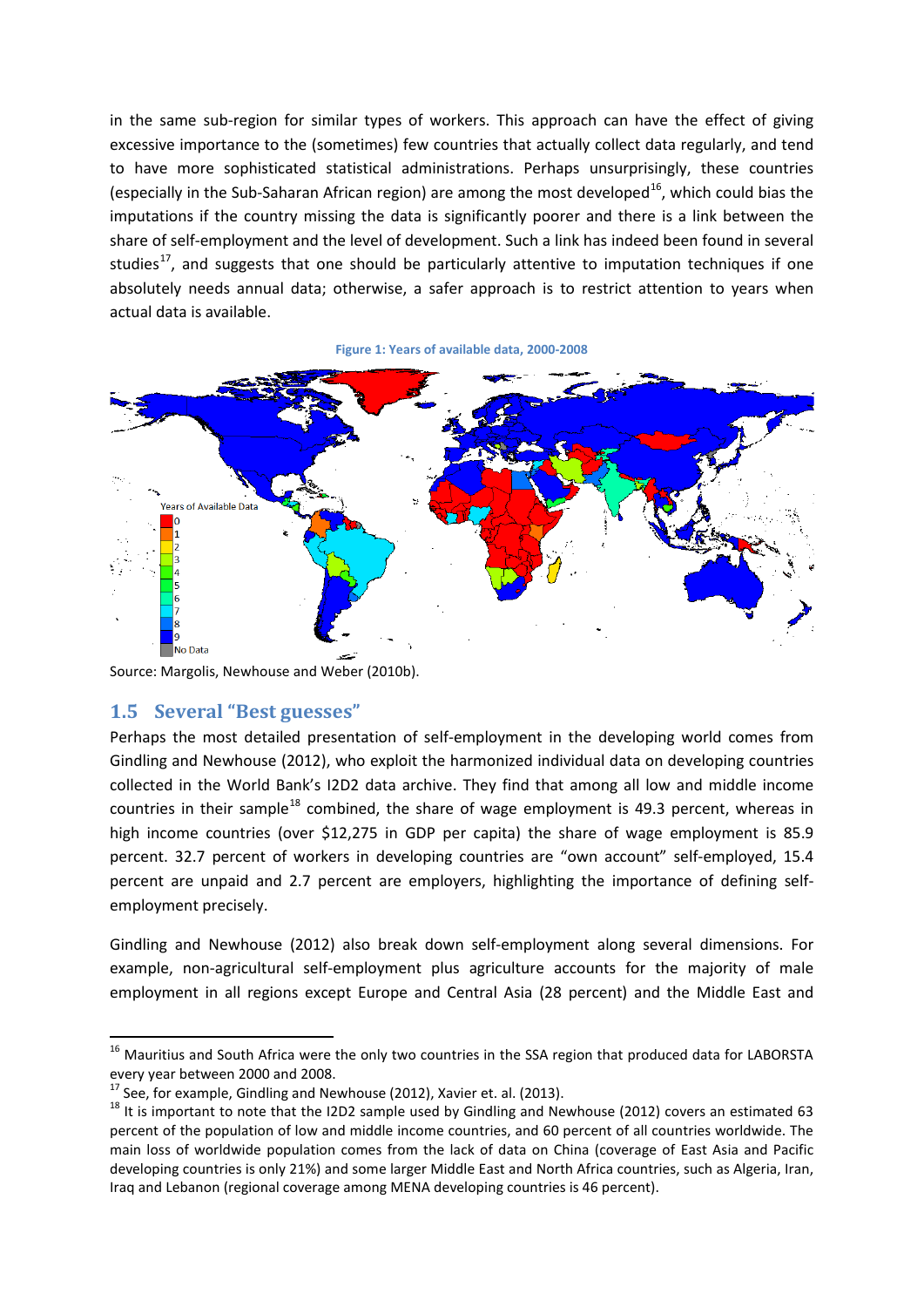North Africa (46 percent), going as high as 82 percent of male employment in Sub-Saharan Africa (see [Table 2\)](#page-8-0). On the other hand, self-employment is higher than wage employment for working women in MENA, although wage employment is more important in the Latin America and Caribbean region. In South Asia, East Asia and the Pacific and Sub-Saharan Africa, self-employment outnumbers wage employment, especially for women.

|                             | <b>ECA</b>                            | LAC | <b>MENA</b> | <b>SA</b> | EAP | <b>SSA</b> |  |
|-----------------------------|---------------------------------------|-----|-------------|-----------|-----|------------|--|
|                             | <b>Working-Age Population (15-65)</b> |     |             |           |     |            |  |
| Men                         | 18%                                   | 34% | 33%         | 55%       | 51% | 59%        |  |
| Women                       | 9%                                    | 17% | 21%         | 23%       | 34% | 55%        |  |
| All Employment              |                                       |     |             |           |     |            |  |
| Men                         | 28%                                   | 59% | 46%         | 68%       | 64% | 82%        |  |
| Women                       | 21%                                   | 35% | 66%         | 82%       | 67% | 92%        |  |
| Non-Agricultural Employment |                                       |     |             |           |     |            |  |
| Men                         | 12%                                   | 29% | 25%         | 42%       | 37% | 52%        |  |
| Women                       | 6%                                    | 29% | 21%         | 44%       | 47% | 76%        |  |

<span id="page-8-0"></span>**Table 2: Self-Employment (and Agricultural Employment) Shares by Region and Sex**

Source: Gindling and Newhouse (2012) Figure 3, author's calculations.

The Global Entrepreneurship Monitor presents another perspective on the question of entrepreneurship and self-employment, through their measures of "Total Early-Stage Entrepreneurial Activity" (TEA)<sup>[19](#page-7-2)</sup> and established businesses<sup>20</sup>. Although the average estimates are unweighted and the country groupings differ somewhat from those of Gindling and Newhouse (2012), the results are qualitatively similar. TEA is highest in Sub-Saharan Africa and men outnumber women, with the smallest difference being in Sub-Saharan Africa.

<span id="page-8-2"></span><sup>&</sup>lt;sup>19</sup> TEA is defined (Xavier et. al. (2013), p. 13) as the sum of nascent entrepreneurs (those starting new enterprises less than three months old) and new business owners (former nascent entrepreneurs who have been in business for more than three months, but less than three and a half years).

<span id="page-8-1"></span><sup>&</sup>lt;sup>20</sup> Established businesses are those that have been in existence for more than three and a half years (Xavier et. al. (2013), p.13).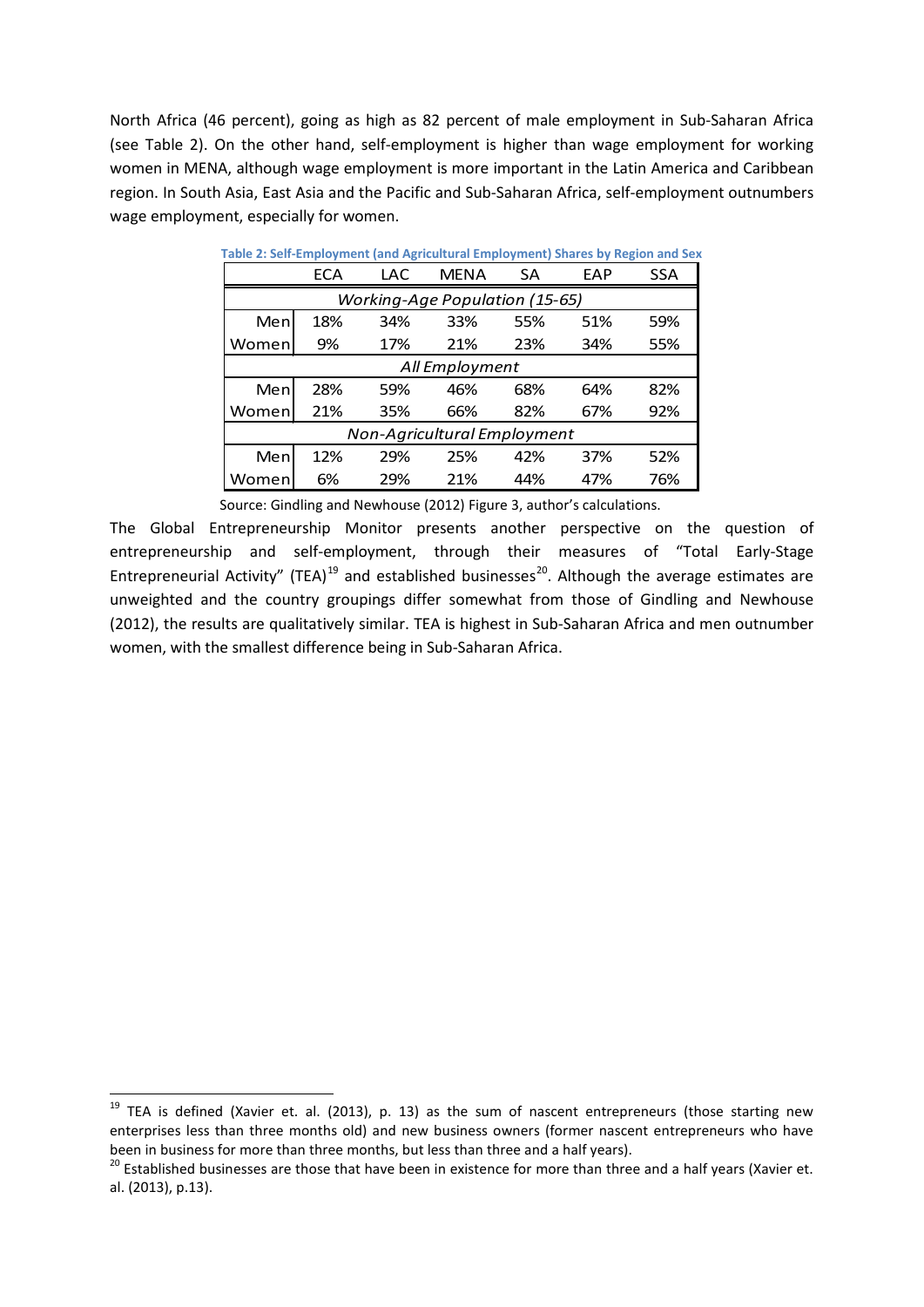<span id="page-9-1"></span>

**Figure 2: Total Early-Stage Entrepreneurship and Established Business Ownership in Developing Countries by Region**

Source: Xavier et. al. (2013) appendix tables 2 and 3 and author's calculations.

There are important differences between the GEM and I2D2 measures of self-employment that can affect one's perception of self-employment and entrepreneurship in the developing world. In the GEM data, the focus is on entrepreneurial activity and contributing family labor is ignored, thereby excluding a large share of self-employed workers, particularly women. On the other hand, the I2D2 data presented here do not distinguish by the age of the enterprise and do not separate out agricultural wage employment from the rest of agricultural employment. Nevertheless, the sum of TEA and established business (plus 8 to 17 percent for contributing family workers) should generate figures comparable to the I2D2 numbers. Some of the quantitative differences between the data underlying [Figure 2](#page-9-1) and [Table 2](#page-8-0) are likely due to the way in which the data was collected $^{21}$  $^{21}$  $^{21}$ . the countries for which data is available in each study (the largest differences appear in MENA and EAP & SA) and whether or not the averages give larger countries more weight than smaller countries<sup>22</sup>.

## <span id="page-9-0"></span>**2 Self-employment: by choice, by necessity or both?**

Although much of the research on entrepreneurship in the developed world treats self-employment as a decision, this question is very much debated in the developing world context.<sup>[23](#page-9-3)</sup> In many

<sup>&</sup>lt;sup>21</sup> Most survevs in the GEM data use telephone interviewing, which will tend to under-sample poor households who cannot afford telephones and may be more likely to be subsistence entrepreneurs.<br><sup>22</sup> The Gindling and Newhouse (2012) results weight the averages by population (larger countries get more

<span id="page-9-4"></span><span id="page-9-2"></span>weight), while Xavier et.al. (2013) equally weight countries in their tables.<br><sup>23</sup> See, for example, Fields (2012) or Poschke (2013a) for the "necessity" perspective and some of the work of

<span id="page-9-3"></span>David McKenzie and coauthors (such as de Mel, McKenzie and Woodruff (2008)) for the "opportunity" perspective. Perry et. al. (2007) presents both sides in a study for Latin America, while Bosch and Maloney (2011) present an empirical analysis of transitions into and out of self-employment.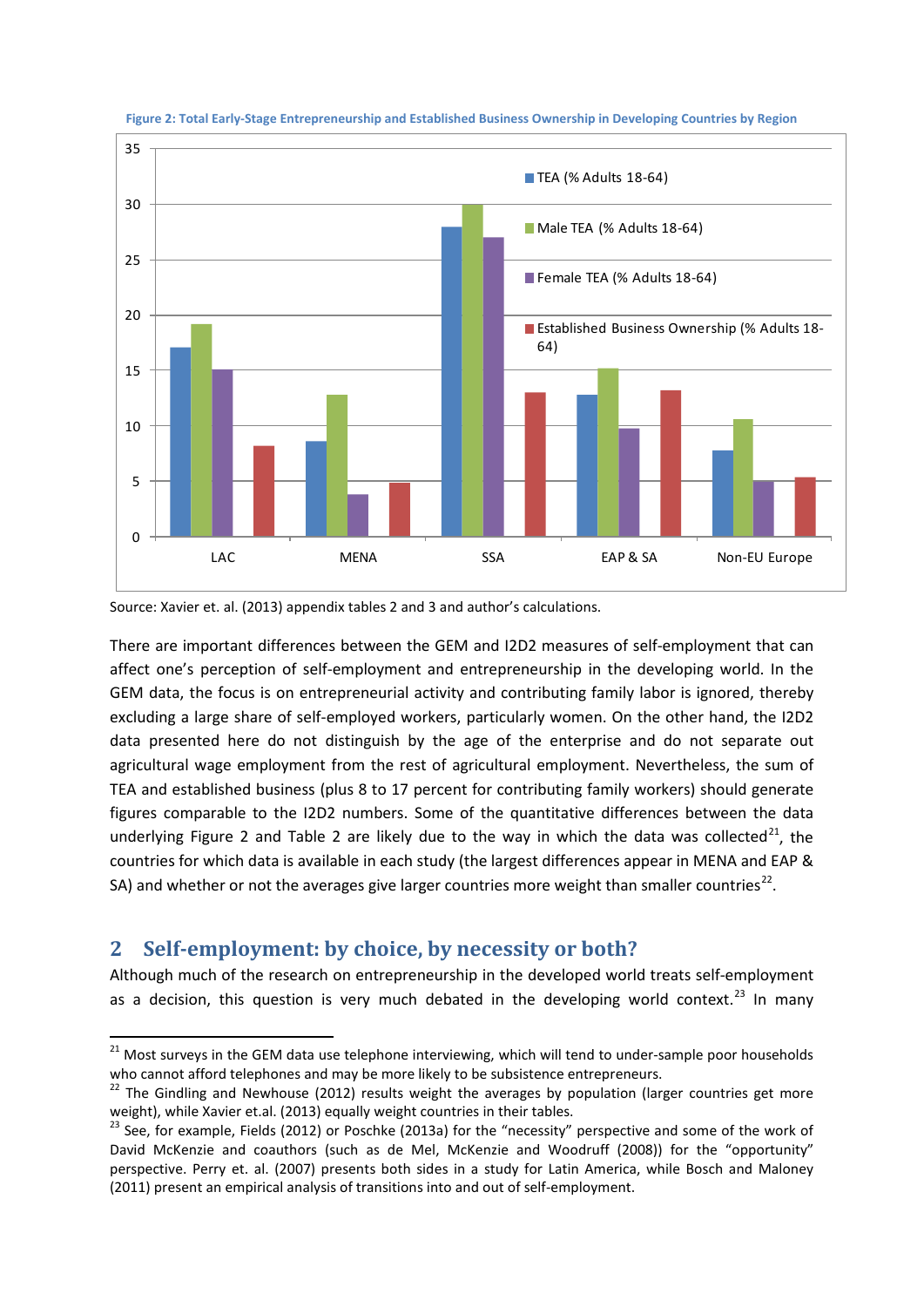developing countries, formal safety nets do not exist and not working can mean starvation. As a result, ILO-definition unemployment (not working but looking for work and available to start a job) is often very low in developing countries where it can be calculated, as individuals in need who do not have access to subsistence agriculture will start their own microenterprises to earn at least the minimum necessary to survive.

Although the different types of self-employment go by various names (Opportunity or necessity? Exit or exclusion? Choice or constraint? De Soto or Tokman?), both will typically exist simultaneously in any given country.<sup>[24](#page-9-4)</sup> A variety of factors determine the share of self-employed in a country and how many are there by choice versus by constraint, from supply-side factors (that operate on the individual) to market and demand factors (that affect the opportunities an individual has available).<sup>[25](#page-10-0)</sup> What follows is a discussion of the main determinants of total self-employment and the share of necessity versus choice-driven self-employment in a given environment.

## **2.1 Formal and informal social protection**

When workers have access to sources of income other than labor income, they can afford to search for the best available wage job<sup>[26](#page-10-1)</sup> or, if they prefer, choose self-employment. When workers lack access to alternative income sources, they must live off of savings, transfers and household production until they can find paying work. As savings diminish, reservation utility falls and any sort of work becomes preferable to the alternative which, in the limit, can be starvation. In these cases, an individual may be constrained to start his or her own business, even a very low productivity one, when funds run out. In developing countries, where many people are poor and have limited savings, circumstances can quickly turn dire, especially when a health or other shock occurs.

Social protection is designed to palliate this risk, by providing individuals with a "safety net" to allow them to survive, ideally until they can provide for themselves. Although formal safety nets in developing countries are often limited<sup>[27](#page-10-2)</sup>, family solidarity can play a similar role, at least in the short term. However, countries with weaker social protection systems and cultures that are less oriented toward providing others in the family or community with support when needed are more likely to have a higher share of necessity, as opposed to choice-driven, self-employed.

## **2.2 Labor market frictions**

<span id="page-10-3"></span>Even when individuals have the resources necessary to support unemployed job search, they must still search. Nobody knows all of the job opportunities for which he or she is qualified that are potentially available at any point in time and can costlessly get to the jobs. Labor market frictions make information about where jobs are available and how much they pay costly to obtain (in time, energy and sometimes financial resources), while transportation costs and particularly low wages can make some jobs not worthwhile even when information is available. In developing countries where infrastructure can be deficient, information can circulate slowly, workers often lack appropriate skills and labor markets are full of frictions that provide employers with the power to suppress

<sup>&</sup>lt;sup>24</sup> Schoar (2010) uses an alternative distinction between subsistence and transformational entrepreneurs, but her categories often resemble those found elsewhere in the literature. Papers such as de Mel et. al. (2010a) address this distinction directly.

<span id="page-10-0"></span><sup>&</sup>lt;sup>25</sup> Poschke (2013b, 2013c) and Margolis and Robalino (2013) present decision-theoretic frameworks for modeling entry into self-employment, and subsequent success, in the developing world.<br><sup>26</sup> See Meyer (1990), for example.<br><sup>27</sup> See the World Bank's ASPIRE database for details [\(http://datatopics.worldbank.org/aspire/\)](http://datatopics.worldbank.org/aspire/).

<span id="page-10-2"></span><span id="page-10-1"></span>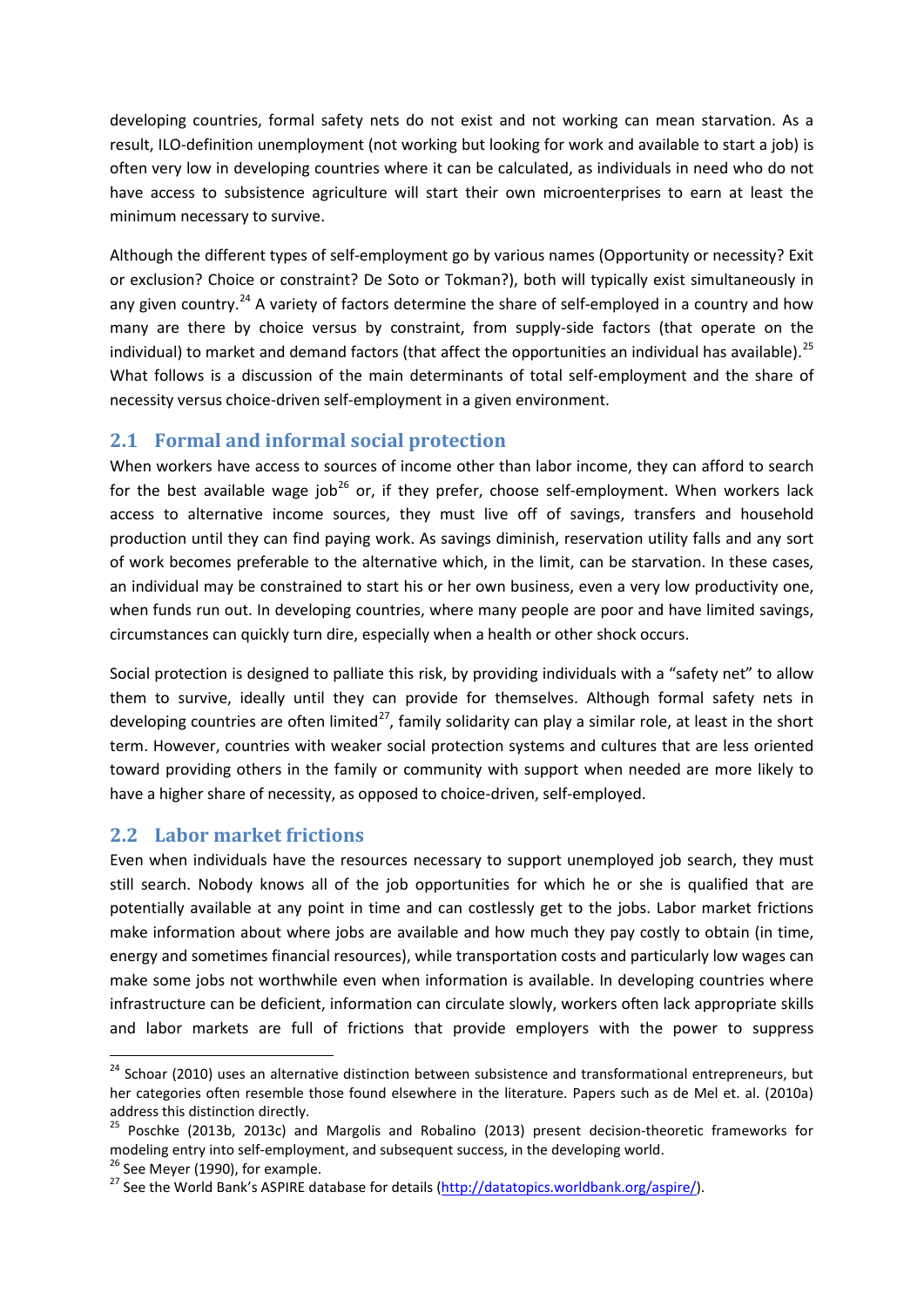competition and drive wages down (effective monopsony power), the perfectly competitive labor market model is inapplicable and it becomes necessary to search for sufficiently remunerated work. As in the case with social protection, countries with worse infrastructure and more information or labor market frictions will tend to have more individuals unable to find a wage job quickly, and thus a higher share of constrained self employed.

## **2.3 Business environment**

In order to be able to choose between wage and self-employment, enough wage jobs have to exist (and have to be findable). The ability of employers to create wage jobs depends heavily on the business environment. Multiple data sources, typically based on surveys of national experts, exist to assess the institutional constraints and costs of doing business, as well as the ease of investment and employment growth<sup>[28](#page-10-3)</sup>. There are also firm-based surveys<sup>[29](#page-11-0)</sup> in which current firms are asked to assess the importance of particular constraints to growth and job creation. While the expert surveys tend provide a broader view of the business environment and the various constraints existing and potential entrepreneurs might face, the enterprise surveys are more able to provide quantitative assessments of the importance of various constraints and subjective rankings from the perspective of the employer.

The business environment affects the share of workers in self-employment overall as well as the share of the self-employed who are there by choice versus necessity. In countries where potential entrepreneurs have only a limited access to capital, $30$  there will be fewer "choice" entrepreneurs (necessity entrepreneurs will still start their businesses, even if undercapitalized) and the share of the population in chosen self-employment will be lower.<sup>[31](#page-11-2)</sup> Moreover, existing firms may find it difficult to grow and hire additional workers, thereby reducing the availability of wage jobs and tilting the balance further toward constrained self-employment. The literature has demonstrated, in some cases, that the returns to capital for microenterprises in developing countries can be much higher than market interest rates, $32$  suggesting that constrained access to capital may not only restrict entry into self-employment, but may also limit the creation of wage jobs in developing countries.<sup>[33](#page-11-4)</sup>

Another dimension of the business environment that affects the self-employment rate, especially chosen self-employment, is a country's taxation,<sup>[34](#page-11-5)</sup> business registration and licensing procedures.<sup>[35](#page-11-6)</sup> When business registration is a costly and/or time consuming procedure, fewer potential choice entrepreneurs may consider registration worthwhile<sup>[36](#page-11-7)</sup>. Likewise, if obtaining permits and business licenses is costly and time consuming, entry into self-employment by choice may be lower.<sup>[37](#page-11-8)</sup> Of

<sup>&</sup>lt;sup>28</sup> See, for example, the IFS-World Bank Doing Business database ( $\frac{http://doingbusiness.org}{http://www.gemconsortium.org}$ ) or the Global Entrepreneurship Monitor's National Expert Surveys (http://www.gemconsortium.org).

<span id="page-11-1"></span>

<span id="page-11-3"></span><span id="page-11-2"></span>

<span id="page-11-0"></span><sup>&</sup>lt;sup>29</sup> See, for example, http://www.enterprisesurveys.org.<br><sup>30</sup> Djankov et. al. (2007) examine constraints to accessing capital in 129 countries.<br><sup>31</sup> See Baliamoune-Lutz et. al. (2011).<br><sup>32</sup> See de Mel et. al. (2008, 2012a as to why high returns to capital may not be more frequently observed.<br> $33$  See de Mel et. al. (2010b).

<span id="page-11-4"></span>

<span id="page-11-6"></span><span id="page-11-5"></span><sup>&</sup>lt;sup>34</sup> See Djankov et. al. (2010).<br><sup>35</sup> See Djankov et. al. (2002). Djankov (2008) provides a more recent survey of the literature linking regulations

<span id="page-11-8"></span>

<span id="page-11-7"></span>to entry in developing countries.<br><sup>36</sup> See Bruhn (2011) for the case of a reform of business registration procedures in Mexico.<br><sup>37</sup> See de Mel et. al. (2012b) for an experiment which provided information and lowered the formalization in Sri Lanka.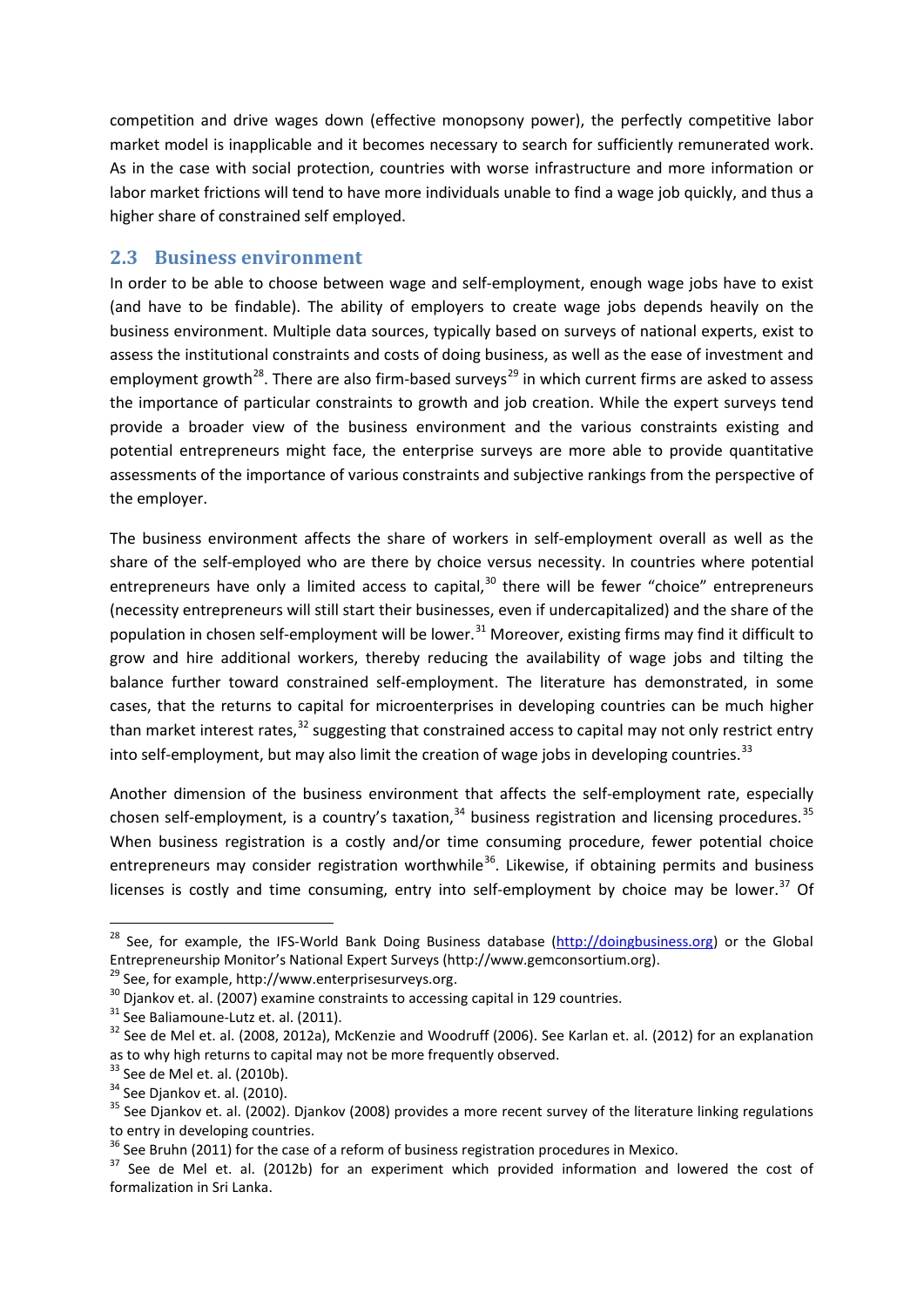course, many potential entrepreneurs do not pay taxes and open their business without registration or licenses in developing countries, but when there is a risk of being caught and having to pay a cost,<sup>[38](#page-11-0)</sup> even imperfectly enforced procedures can have a chilling effect on new business creation when they become overly costly to potential entrepreneurs.

A final dimension of the business environment that can have an impact on self-employment and its composition is corruption<sup>[39](#page-12-0)</sup> and the effectiveness of the legal system.<sup>[40](#page-12-1)</sup> As self-employed workers are directly responsible (and in cases where damages are concerned, liable) for outcomes resulting from their business activity, potential choice entrepreneurs will likely factor in the risk associated with the various transactions they will need to make before deciding to start or grow a business.<sup>[41](#page-12-2)</sup> When the contracting environment is reliable and justice is relatively efficient and non-corrupt, this can significantly reduce the expected risk of entering self-employment. Conversely, when an individual fears that the assets or income from his or her enterprise can be arbitrarily seized, this can increase the expected risk of starting a business to the point where the individual chooses not to do so.

## **2.4 Labor market regulations**

In addition to overall business environment characteristics, labor market regulations and practices that affect the willingness of employers to create wage jobs will also increase the time that an individual will need to spend to find an available wage job. $^{42}$  $^{42}$  $^{42}$  For example, minimum wages<sup>[43](#page-12-4)</sup> and health and safety standards, although providing direct benefits to wage workers who benefit from them, can also impose costs on employers and lead them to create fewer wage jobs. As mentioned above, despite the omnipresence of informality in developing countries, $44$  the simple risk of being caught and having to pay the additional costs can reduce job creation. When fewer wage jobs are created, more workers are pushed into constrained self-employment.

Another type of factor that can indirectly affect self-employment is payroll taxes and, when they exist, employment subsidies. Although payroll taxes are often (at least partially) avoided in many developing countries by a large share of informal firms, a higher payroll tax rate can reduce the incentives to hire wage workers. When this occurs, the number of wage jobs falls and necessity selfemployment increases. To counter this potential negative effect on wage job creation, employment subsidies are a frequently used tool in developing countries. Insofar as these subsidies have an effect on wage employment<sup>[45](#page-12-6)</sup>, they can reduce the share of workers forced into constrained selfemployment.

<span id="page-12-0"></span>

<span id="page-12-7"></span><sup>&</sup>lt;sup>38</sup> See, for example, Almeida and Carneiro (2011).<br><sup>39</sup> See Campos et. el. (2010a, 2010b),<br><sup>40</sup> Kaplan et. al. (2007) and Kaplan and Sadka (2011) provide evidence on the effectiveness of the legal system

<span id="page-12-1"></span>for resolving disputes in Mexico.<br><sup>41</sup> See, for example, Brown et. al. (2004).

<span id="page-12-3"></span><span id="page-12-2"></span><sup>&</sup>lt;sup>42</sup> See Djankov and Ramalho (2009) for an overview.<br><sup>43</sup> See Margolis (2014) for a discussion of the implementation of minimum wages in the developing world and

<span id="page-12-6"></span>

<span id="page-12-5"></span><span id="page-12-4"></span>Gindling (2014) for an overview of their effects.<br><sup>44</sup> For a recent assessment, see Charmes (2012).<br><sup>45</sup> Betcherman, Olivas and Dar (2004) survey the impact of employment programs, including wage subsidies, in developing countries and conclude that the impact is limited, at best, yet imply important deadweight losses and substitution costs.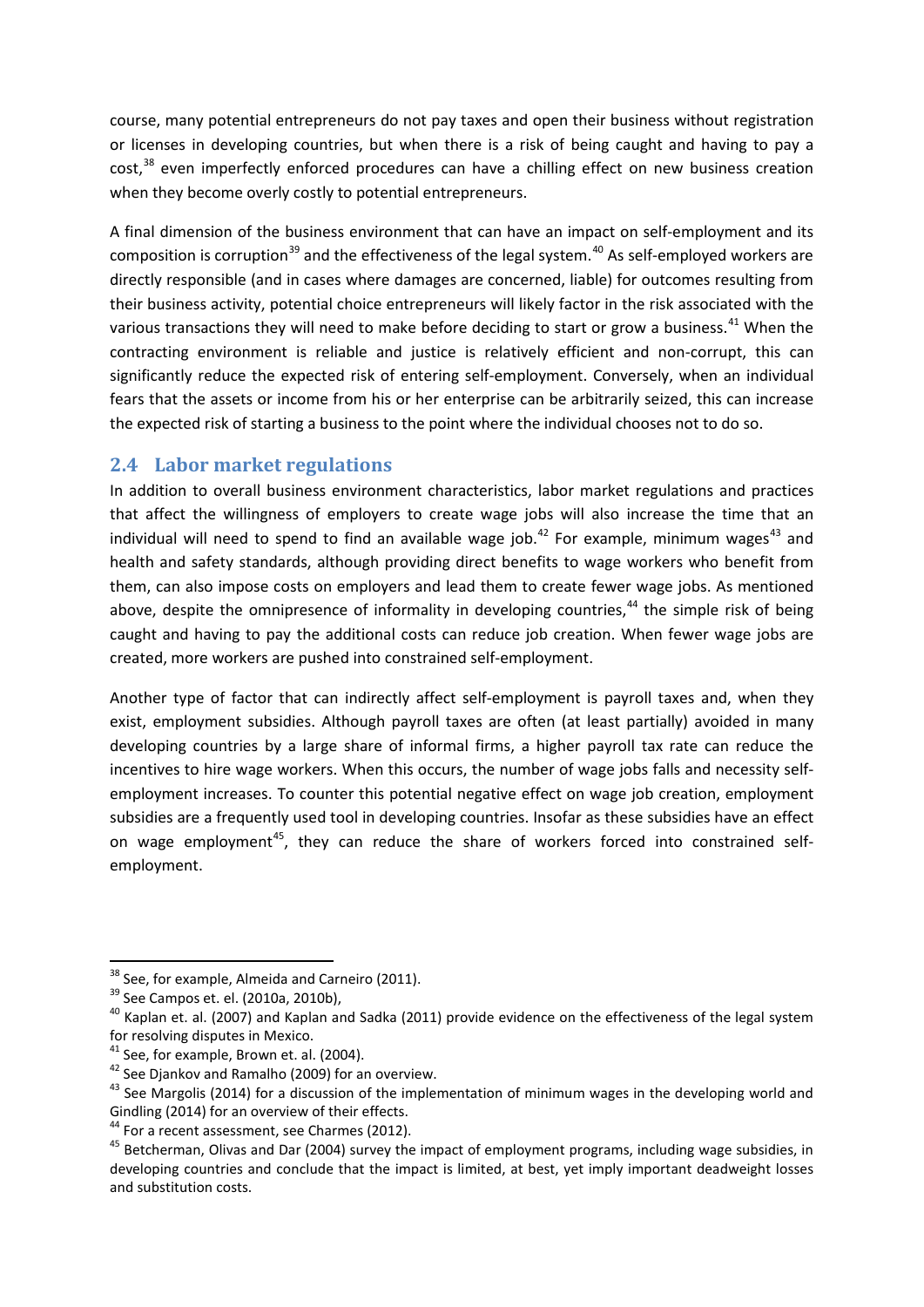## <span id="page-13-0"></span>**3 How many self-employed are "entrepreneurs"?**

In order to consider the question of whether self-employment in the developing world corresponds to a developed-world preconception of entrepreneurship<sup>[46](#page-12-7)</sup>, an appropriate definition of entrepreneurship is needed<sup>[47](#page-13-1)</sup>. Typical dictionary definitions of entrepreneur include<sup>[48](#page-13-2)</sup> "a person who organizes and manages any enterprise, especially a business, usually with considerable initiative and risk" or<sup>[49](#page-13-3)</sup> "the owner or manager of a business enterprise who, by risk and initiative, attempts to make profits." Both of these definitions emphasize two main dimensions, initiative and risk. The latter definition also stresses the profit objective, whereas the former focuses more on the actions undertaken. It is worth noting that neither of these definitions corresponds cleanly to the choice versus necessity distinction, since in both cases the self-employment enterprise faces risk, and both types of self-employment require initiative to start the enterprise. The definition that focuses on the profit objective, however, can find a counterpart in the choice-based type of self-employment in the developing world.<sup>[50](#page-13-4)</sup>

The most direct source of information on "standard definition" entrepreneurs can be found in the GEM entrepreneurial attitudes questions. Individuals are asked about their motives for pursuing selfemployment opportunities, and nearly half of all respondents in the 2009 survey replied that their main objective was to increase personal income (see [Figure 3\)](#page-14-0). This corresponds more to the profitdriven dictionary definition of entrepreneurship, although its links to choice versus necessity selfemployment are less clear, as even necessity-driven self-employed attempt to increase their income, typically starting from zero. Other questions about attitudes are also available, including questions on expected hiring and additional variables that allow for the measurement of necessity-driven TEA and improvement-driven opportunity TEA. These latter variables seem closest to the literature's definition of constrained versus chosen self-employment, but are only available for new enterprises.<sup>[51](#page-13-5)</sup>

<span id="page-13-1"></span><sup>&</sup>lt;sup>46</sup> See Bögenhold, Meinonen and Akola (2013) for a different perspective on this distinction.<br><sup>47</sup> The issue of measurement of entrepreneurship relative to self-employment in the developed world has been<br>addressed by Bju

<span id="page-13-3"></span><span id="page-13-2"></span><sup>&</sup>lt;sup>48</sup> Random House Dictionary (http://dictionary.reference.com/browse/entrepreneur?s=t).<br><sup>49</sup> Collins English Dictionary - Complete & Unabridged 10th Edition (http://dictionary.reference.com/browse/ entrepreneur?s=t).<br><sup>50</sup> Schoar's (2010) definition of "transformational" entrepreneurship corresponds more closely to this

<span id="page-13-4"></span>distinction, although one might further disaggregate her categories into truly transformational entrepreneurs<br>(with revolutionary ideas and high growth potential) and more traditional, vocational entrepreneurs.

<span id="page-13-6"></span><span id="page-13-5"></span><sup>&</sup>lt;sup>51</sup> Xavier et. al. (2013) present somewhat counterintuitive results drawn from these data, such as higher necessity-driven TEA in non-EU Europe, where formal social protection systems exist, than in any other region, including Sub-Saharan Africa, where they are often inadequate or entirely absent. These results may be driven by sampling issues, but suggest that the variables should be used with caution.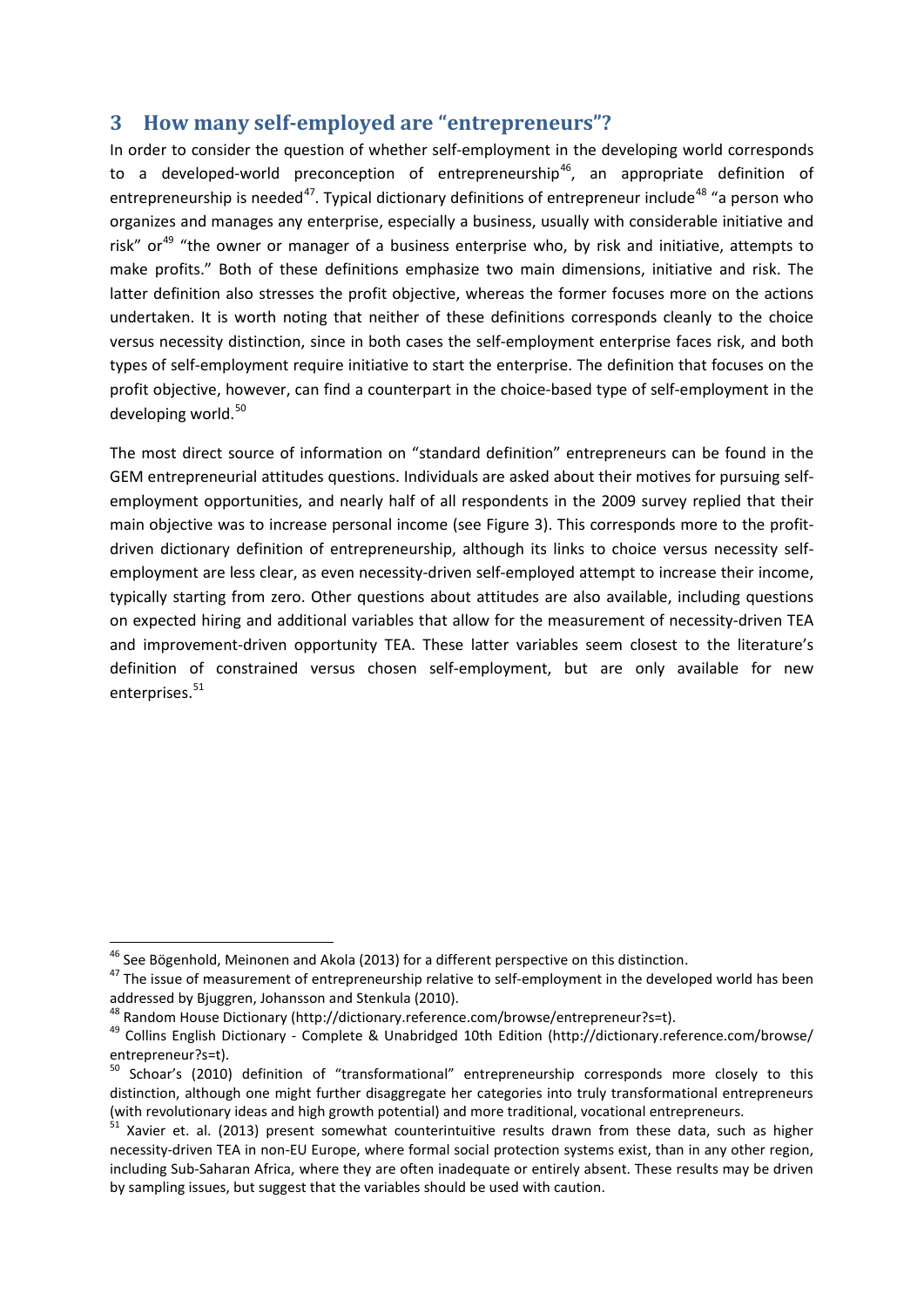<span id="page-14-0"></span>

Source: GEM APS 2009 Individual Data, author's calculations.

Gindling and Newhouse (2012) also try to understand the distinction between choice and necessity entrepreneurs, using a breakdown of successful and potentially successful versus unsuccessful self employed. Their definition of success is either a) having employees; or b) living in a household with per capita consumption over the \$2/day poverty line. The latter definition is based on the idea that successful entrepreneurs earn enough to pull their families out of poverty, while the former supposes that a minimum level of success corresponds to earning enough revenue to be able to afford to hire outside labor. In both definitions, one would expect choice entrepreneurs, especially those motivated by profit, to be among the successful (or potentially successful) self-employed. Using the methodology of Grimm, Knorringa and Lay (2012), Gindling and Newhouse (2012) find that, according to both definitions, just over 35 percent of self employed are "high potential", and that there is significant variability across regions (see [Table 3\)](#page-15-1). Moreover, and as might be suspected, the share of "entrepreneurs" among the self employed is highest in high income countries, and is roughly increasing by income level.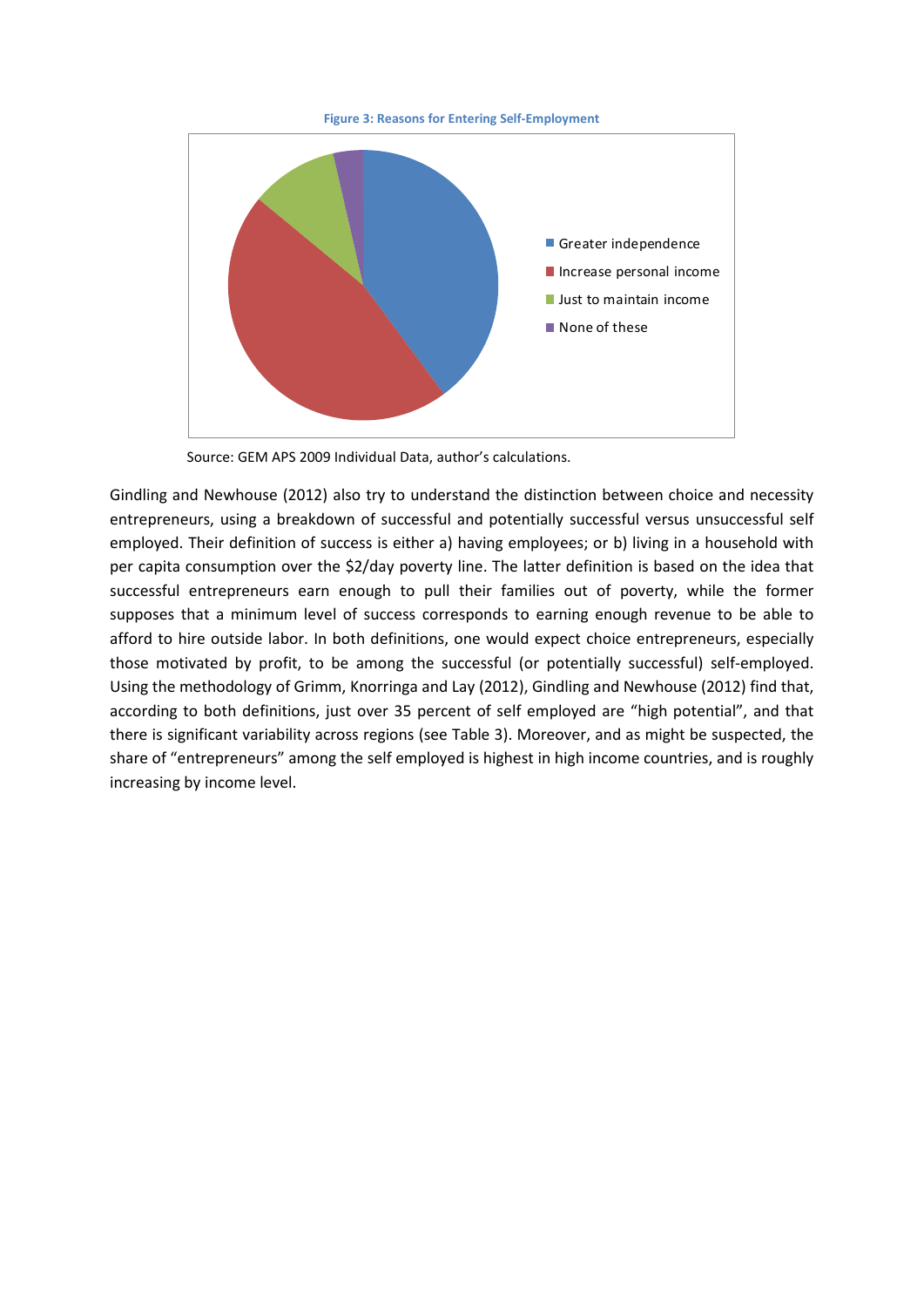<span id="page-15-1"></span>

|                                             | Definition |            |  |
|---------------------------------------------|------------|------------|--|
|                                             | Employer   | \$2/Day    |  |
| All Low and Middle Income Countries (50,38) | 36%        | 37%        |  |
| <b>Region (Low and Middle Income)</b>       |            |            |  |
| East Asia and Pacific (6,6)                 | 34%        | 43%        |  |
| Europe and Central Asia (6,2)               | 55%        | 63%        |  |
| Latin America and the Caribbean (15,10)     | 40%        | 47%        |  |
| Middle East and North Africa (4,3)          | 41%        | 50%        |  |
| South Asia (3,2)                            | 36%        | <b>29%</b> |  |
| Sub-Saharan Africa (16,15)                  | 27%        | 52%        |  |
| Per Capita GNI                              |            |            |  |
| Low Income $(15,12)$                        | 34%        | 42%        |  |
| Lower Middle Income (21,17)                 | 34%        | 35%        |  |
| Upper Middle Income (14,9)                  | 42%        | 47%        |  |
| High Income (23,0)                          | 72%        |            |  |

**Table 3: Share of "High Potential" Self-Employed by Region and Income Level**

Source: Gindling and Newhouse (2012), tables 10 and 11.

Notes: Numbers in parentheses reflect the number of countries in the category for which the estimates were calculated. "Employer" definition uses the presence of employees as the measure of success, while "\$2/day" definition uses per capita consumption of the household of at least \$2/day as the measure of success.

Perhaps the most direct assessment of the importance of "entrepreneurs" among the self employed, albeit limited to West Africa, comes from the original paper by Grimm, Knorringa and Lay (2012). Using a set of "1-2-3" surveys, their objective is to identify three groups: the top performers (defined as the top 40% of self-employed, based on value added per unit of physical capital, among the 25% largest enterprises defined the amount of capital), the "constrained gazelles" (entrepreneurs who resemble the top performers but are not yet successful) and "survival entrepreneurs with fundamentally different characteristics". They propose an econometric methodology based on the rich set of characteristics of the self-employed and their enterprises available in their data, which allows them to identify those self-employed among those not classified as "top performers" whose characteristics are the most similar. As seen in [Table 4](#page-15-2) below, they arrive at figures that are quite similar to Gindling and Newhouse (2012); roughly one third of self-employed are true "entrepreneurs" and two thirds constrained in their surveyed countries.

<span id="page-15-2"></span>

|                      | Benin | Burkina Faso | Côte d'Ivoire | Mali | Niger | Senegal | Togo |
|----------------------|-------|--------------|---------------|------|-------|---------|------|
| Top-performers       | 10%   | 10%          | 10%           | 10%  | 10%   | 10%     | 10%  |
| Constrained gazelles | 24%   | 22%          | 34%           | 27%  | 25%   | 31%     | 19%  |
| Survivalists         | 66%   | 68%          | 56%           | 63%  | 65%   | 59%     | 71%  |

Source: Grimm, Knorringa and Lay (2012), table 8.

<span id="page-15-0"></span>Notes: By definition, the share of "top performers" in each country is 10%.

## **4 Is there too much self-employment in the developing world?**

The previous sections have established that self-employment comprises the majority of jobs in the developing world, and that only a third of self-employed are what are normally thought of as "entrepreneurs". However, beyond the simple acknowledgement of the fact that many selfemployed do not occupy their current status by choice (and thus welfare could potentially be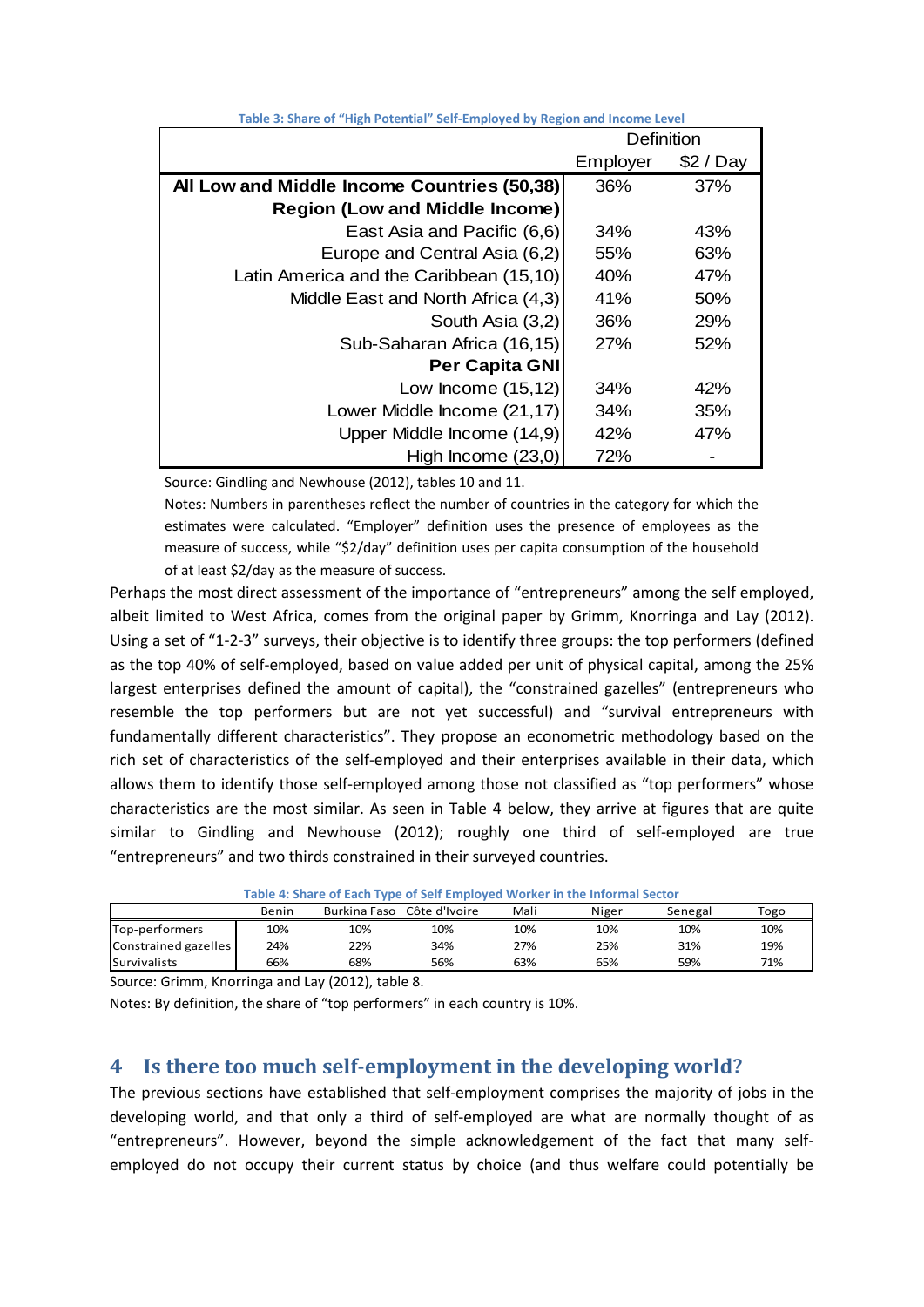improved by shifting them out of self-employment and into wage employment, if it exists), excessively high self-employment may actually inhibit economic development<sup>52</sup>.

The productivity of firms, and the microenterprises created by the self-employed in particular, is lower in the developing world than in developed countries (see [Table 5\)](#page-16-0). When productivity is low, less income is available for redistribution, either to workers (through wages) or to the entrepreneur (as the residual claimant). The lower level of income can be associated with more poverty and fewer resources available for reinvesting in enterprises, thereby stunting growth. In this manner, low productivity can lead to lower welfare in the current situation and a lower chance of a country's being able to grow into higher levels of income through investment and development.<sup>[53](#page-16-1)</sup>

<span id="page-16-0"></span>

| <b>Table 5: Income Level and Productivity</b> |                 |                     |  |  |  |  |
|-----------------------------------------------|-----------------|---------------------|--|--|--|--|
|                                               | GDP per         | Sales per employee, |  |  |  |  |
| Country                                       | capita, Dollars | <b>Dollars</b>      |  |  |  |  |
| US                                            | 42736           | 433884              |  |  |  |  |
| UK                                            | 37886           | 457674              |  |  |  |  |
| Japan                                         | 35699           | 428336              |  |  |  |  |
| France                                        | 35100           | 393024              |  |  |  |  |
| Germany                                       | 33838           | 379341              |  |  |  |  |
| Greece                                        | 22410           | 320859              |  |  |  |  |
| Poland                                        | 7967            | 178525              |  |  |  |  |
| Brazil                                        | 4787            | 144831              |  |  |  |  |
| Colombia                                      | 3170            | 150198              |  |  |  |  |
| Ecuador                                       | 2814            | 71263               |  |  |  |  |
| Morocco                                       | 1952            | 105271              |  |  |  |  |
| China                                         | 1761            | 66885               |  |  |  |  |
| Indonesia                                     | 1249            | 80203               |  |  |  |  |
| Philippines                                   | 1090            | 102975              |  |  |  |  |
| India                                         | 741             | 120656              |  |  |  |  |

Source: Bloom et. al. (2010), table 1.

As noted in section [2,](#page-9-0) many factors can limit the creation of wage jobs and drive people into selfemployment, but even chosen self-employment can be of low productivity. Bloom et. al. (2010) mention several causes for low productivity in developing country enterprises, including poor infrastructure, informality, overly-restrictive regulations and trade policies, low human capital, poor management practices and limited access to finance. In fact, de Mel, McKenzie and Woodruff (2008) show that access to finance constraints in particular can be so binding that projects with rates of return far above market rates can go unfinanced and growth opportunities are wasted. In a follow-up paper (de Mel, McKenzie and Woodruff (2012)), they show that providing credit to microentrepreneurs, especially male-owned subsistence firms, can have positive and long-lasting effects on profits and firm survival.

These results suggest that reforms to ease the constraints that limit productivity can have effects along several dimensions. First, they can improve the productivity and income of those currently self-

<span id="page-16-2"></span><span id="page-16-1"></span> $52$  See Gries and Naudé (2010) for a model along these lines.<br> $53$  This mechanism is a common feature of endogenous growth models; see the October 1990 issue of the *Journal of Political Economy* for a series of papers all adopting a similar framework.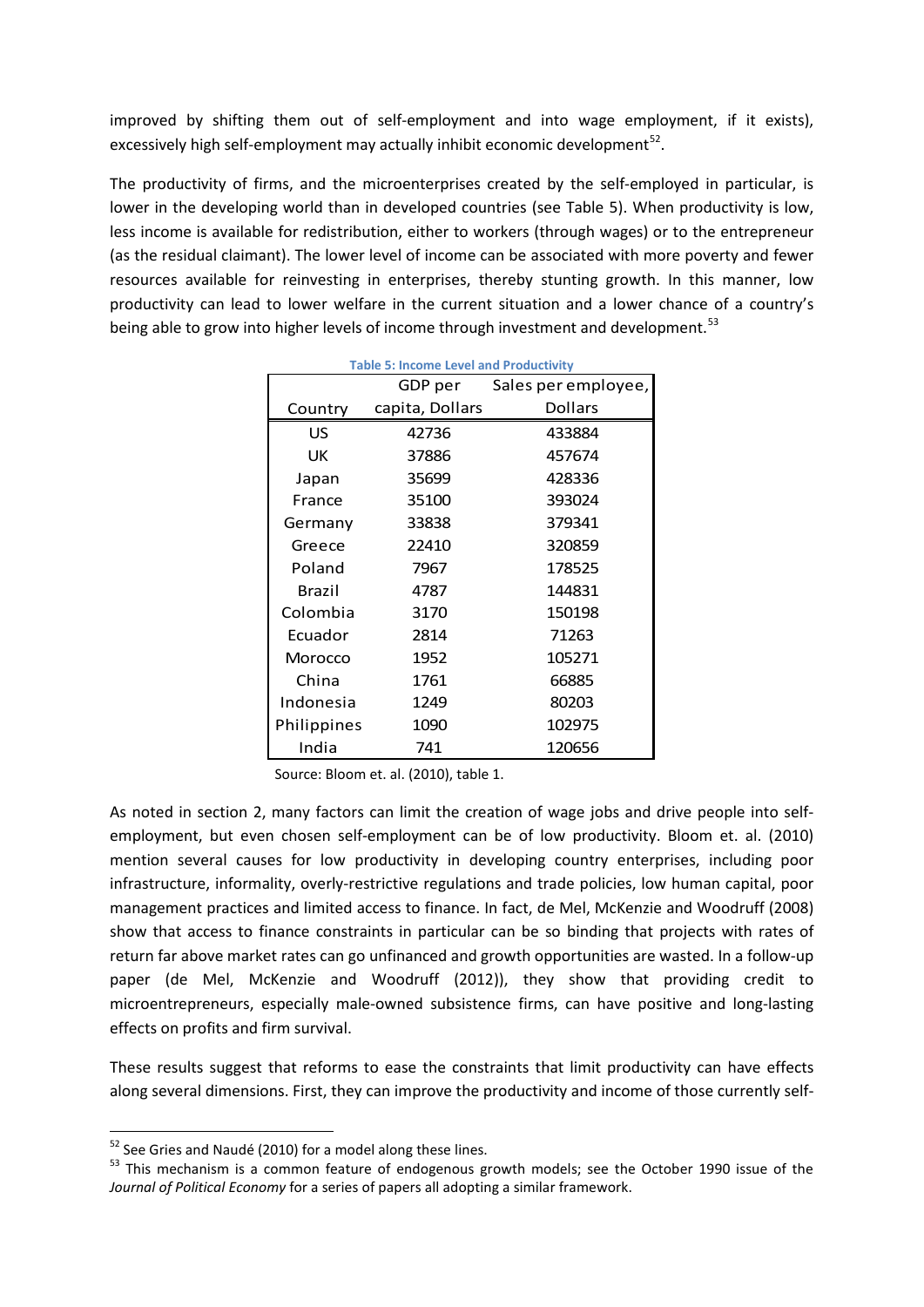employed. Second, they can allow the choice entrepreneurs to grow and wage employers in general to create more wage jobs. This allows subsistence entrepreneurs to move into (more productive) wage jobs. As a result of the higher productivity and fewer wasted resources, the country can grow and develop, and the share of wage employment can gradually increase.

[Figure 4](#page-17-1) shows that this is actually the typical profile traced by countries at various stages of development.<sup>[54](#page-16-2)</sup> Non-agricultural, low productivity self-employment initially replaces agricultural employment as the least developed countries start to grow. However, at a level of GDP per capita of roughly 600 2005 PPP US Dollars, workers begin to shift out of low productivity self employment and into wage work. However, the real structural changes appear to occur as countries cross the threshold from lower-middle to upper-middle income status (\$1006 in 2010 US Dollars). At this point, successful self employment starts to grow and agricultural employment starts shifting into nonagricultural wage employment, while low-productivity self-employment and unpaid labor continues to fall. Thus although developing countries may have a majority of their jobs outside of the wage sector, economic growth appears to come with a steady reduction in self employment and an increase in wage employment.

<span id="page-17-1"></span>

**Figure 4: Evolution of Employment Status with Per Capita GDP**

Source: Gindling and Newhouse (2012) Figure 1 Panel A.

<span id="page-17-0"></span>Notes: Successful is defined as living in a household with per capita consumption superior to \$2/day.

## **5 Conclusion**

This paper has examined self employment and entrepreneurship in the developing world from four angles. First, it discussed how to quantify the amount of self-employment using available data

<sup>&</sup>lt;sup>54</sup> Development processes such as those described in [Figure 4](#page-17-1) have been modeled extensively in the macroeconomic dynamics literature. See, for example, Alvarez-Cuadrado and Poschke (2011), Gollin et. al. (2002, 2004) and McMillan and Rodrik (2011).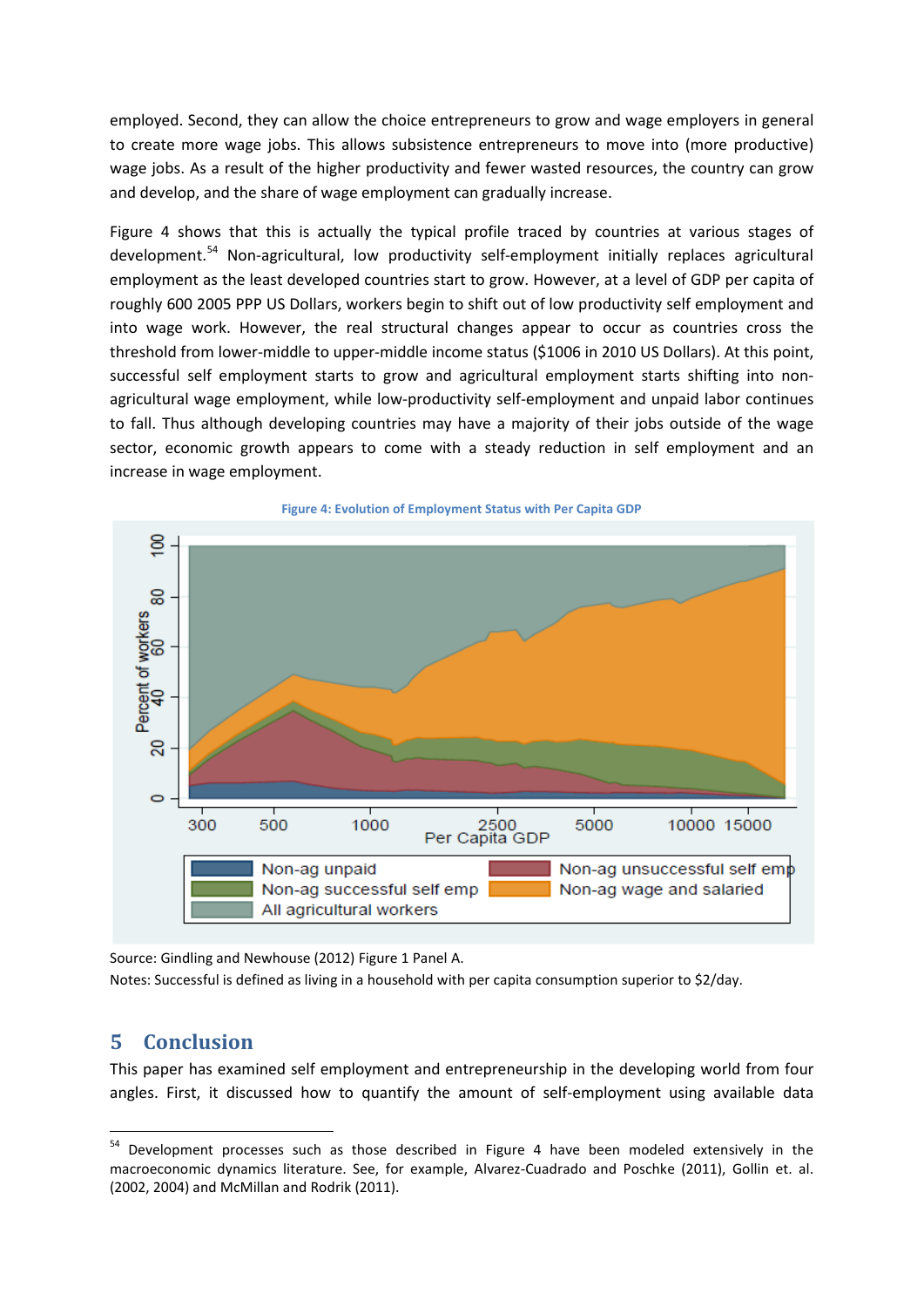sources. Second, it addressed the issue of chosen versus constrained self-employment. Third, it considered the extent to which self-employment in the developing world can be considered "true" (transformational or vocational, as opposed to necessity) entrepreneurship. Lastly, it discussed the links between self employment, productivity and economic growth.

In response to the first question, best estimates appear to suggest that over half of jobs in the developing world are in self employment, although the measure can differ broadly based on several factors. First, family farms and household enterprises, insofar as they involve unpaid contributing family workers, need to be counted among the self employed. Second, individual-based data sources should be favored over firm-side data sources and expert surveys. Third, depending on the level of detail required, different individual-based data sets can be used, but proxy response and nonrepresentativity can be important issues. Lastly, it is important to ensure common definitions are used when comparing self-employment rates across countries, and one should be wary of using imputed data, especially for measuring subjects like self-employment in data-poor regions such as Sub-Saharan Africa.

Concerning the choice versus constraints issue, several factors were highlighted that determine overall self-employment rates and the share of self-employment that is chosen. Social protection systems were identified as allowing individuals to avoid subsistence self-employment, while labor market frictions were a source of higher self-employment rates. The business environment, in particular business registration and licensing, access to finance and corruption and judicial systems, were noted as key determinants of the share of chosen self-employment and the overall level of wage employment. Labor market regulations and payroll taxes/wage subsidies were also identified as potential factors that could determine the availability of wage employment and the share of subsistence self-employed.

The discussion of the share of "true" entrepreneurship focused on definitions and measurement issues, and concluded that roughly one third of self-employed in the developing world are entrepreneurs in the standard sense. Standard definitions of entrepreneurship refer to initiative and risk, as well as profit-seeking behavior, as characteristics of the entrepreneur. Different data sources allow for different measures that approach this definition, with the cleanest measures being those that rely on individual and enterprise characteristics associated with high performance.

Finally, the paper concluded by remarking that governments should not be content with the high level of self-employment in the developing world, although it does serve the purpose of providing subsistence income, since the current situation represents an inefficient utilization of resources. Selfemployment in the developing world tends to be relatively unproductive, and higher levels of productivity can lead to faster growth and higher levels of income. In fact, as countries develop and their institutions evolve, self-employment rates appear to fall naturally and wage employment takes over as the main source of jobs.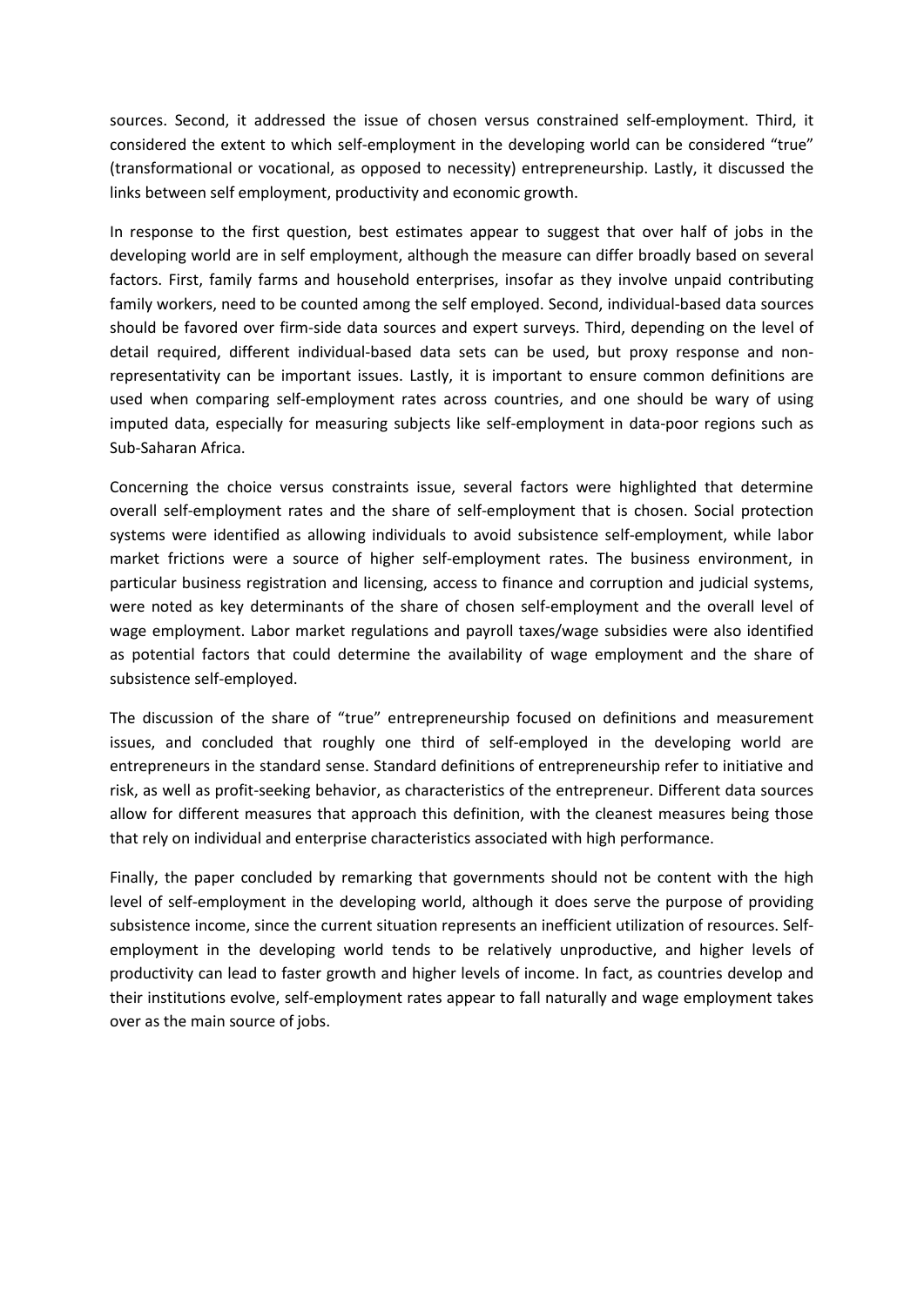#### References

Almeida, Rita K. and Pedro Carneiro (2011). "Enforcement of Labor Regulation and Informality" *IZA Discussion Papers*, no. 5902.

Alvarez-Cuadrado, Francisco and Markus Poschke (2011). "Structural Change Out of Agriculture: Labor Push versus Labor Pull" *American Economic Journal: Macroeconomics*, vol. 3, no. 3, pp. 127-58.

Baliamoune-Lutz, Mina, Zuzana Brixiova and Leonce Ndikumana (2011). "Credit Constraints and Productive Entrepreneurship in Africa" *IZA Discussion Papers*, no. 6193.

Bergmann, Heiko, Susan Mueller and Thomas Schrettle (2013). "The Use of Global Entrepreneurship Monitor Data in Academic Research: A Critical Inventory and Future Potentials," *International Journal of Entrepreneurial Venturing*.

Betcherman, Gordon, Karina Olivas and Amit Dar (2004). "Impacts of active labor market programs : new evidence from evaluations with particular attention to developing and transition countries" *World Bank Social Protection Discussion Paper*, no. 29142.

Bjuggren, Carl Magnus, Dan Johansson and Mikael Stenkulal (2010). "Using Self-employment as Proxy for Entrepreneurship: Some Empirical Caveats," *Research Institute of Industrial Economics Working Paper*, no. 845.

Bloom, Nicholas, Aprajit Mahajan, David McKenzie and John Roberts (2010). Why Do Firms in Developing Countries Have Low Productivity? *American Economic Review*, 100, pp. 619-23.

Bögenhold, Dieter, Jarna Heinonen and Elisa Akolaa (2013). "Entrepreneurship and Independent Professionals: Why do Professionals not meet with Stereotypes of Entrepreneurship?" *MPRA Working Paper*, no. 51529.

Bosch, Mariano & Maloney, William F. (2010) "Comparative analysis of labor market dynamics using Markov processes: An application to informality" *Labour Economics*, 17, pp. 621-631.

Brown, J. David; John S. Earle and Dana Lup (2004). "What Makes Small Firms Grow? Finance, Human Capital, Technical Assistance, and the Business Environment in Romania" *IZA Discussion Papers*, no. 1343.

Bruhn, Miriam (2011). "License to Sell: The Effect of Business Registration Reform on Entrepreneurial Activity in Mexico," *The Review of Economics and Statistics*, vol. 93, no. 1, pp. 382-386.

Charmes, Jacques (2012). "The Informal Economy Worldwide: Trends and Characteristics" *Margin: The Journal of Applied Economic Research*, vol. 6, no. 2, pp. 103-132.

Campos, Nauro F, Ralitza Dimova and Ahmad Saleh (2010a). "Whither Corruption? A Quantitative Survey of the Literature on Corruption and Growth" *IZA Discussion Papers*, no. 5334.

Campos, Nauro F., Saul Estrin and Eugenio Proto (2010b). "Corruption as a Barrier to Entry: Theory and Evidence" *IZA Discussion Papers*, no. 5243.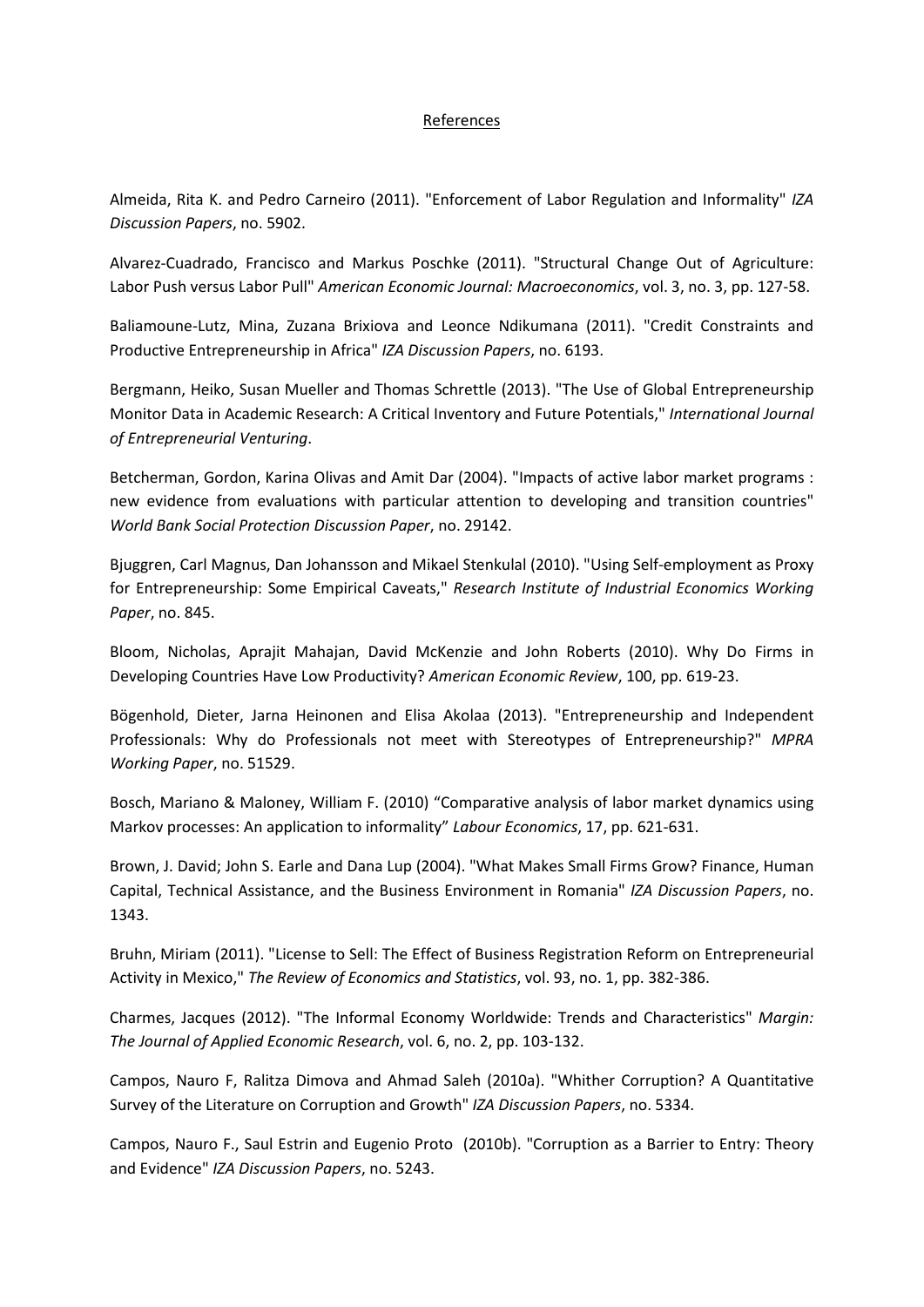Cho, Yoonyoung David N. Margolis and David A. Robalino (2012). "Labor markets in low and middle income countries: trends and implications for social protection and labor policies," *World Bank Social Protection Discussion Papers*, no. 67613.

Chuhan-Pole, Punam, Manka Angwafo Mapi Buitano Allen Dennis Vijdan Korman and M. Louise Fox (2011). Africa Pulse: An analysis of issues shaping Africa's economic future, no. 4 (Washington, DC: The World Bank).

de Mel, Suresh, David McKenzie and Christopher Woodruff (2008). "Returns to Capital in Microenterprises: Evidence from a Field Experiment," *The Quarterly Journal of Economics*, vol. 123, no. 4, pp. 1329-1372.

de Mel, Suresh, David McKenzie and Christopher Woodruff (2010a). "Who are the Microenterprise Owners? Evidence from Sri Lanka on Tokman versus De Soto" in Josh Lerner and Antoinette Schoar (eds.), International Differences in Entrepreneurship, National Bureau of Economic Research, Inc, , pp. 63-87.

de Mel, Suresh, David McKenzie and Christopher Woodruff (2010b). "Wage Subsidies for Microenterprises" *American Economic Review*, vol. 100, no. 2, pp. 614-18.

de Mel, Suresh, David McKenzie and Christopher Woodruff (2012a). "One-Time Transfers of Cash or Capital Have Long-Lasting Effects on Microenterprises in Sri Lanka," *Science*, 335, pp. 962-966.

de Mel, Suresh, David McKenzie and Christopher Woodruff (2012). "The Demand for, and Consequences of, Formalization among Informal Firms in Sri Lanka" *IZA Discussion Papers*, no. 6442.

De Soto, Hernando (1989). The Other Path, (New York, NY: Harper & Row Publishers).

Desai, Sameeksha (2009). "Measuring Entrepreneurship in Developing Countries," *UNU-WIDER Research Paper*, no 2009/10.

Dillon, Andrew, Elena Bardasi, Kathleen Beegle and Pieter Serneels (2012). "Explaining variation in child labor statistics," *Journal of Development Economics*, vol. 98, no. 1, pp. 136-147.

Djankov, Simeon, Rafael La Porta, Florencio Lopez-De-Silanes and Andrei Shleifer (2002). "The Regulation Of Entry" *The Quarterly Journal of Economics*, vol. 117, no. 1, pp. 1-37.

Djankov, Simeon, Caralee McLiesh and Andrei Shleifer (2007). "Private credit in 129 countries" *Journal of Financial Economics*, vol. 84, no. 2, pp. 299-329.

Djankov, Simeon (2008). "The Regulation of Entry: A Survey" *CEPR Discussion Papers*, no. 7080.

Djankov, Simeon and Rita Ramalho (2009). "Employment laws in developing countries" *Journal of Comparative Economics*, vol. 37, no. 1, pp. 3-13.

Djankov, Simeon, Tim Ganser, Caralee McLiesh, Rita Ramalho and Andrei Shleifer (2010). "The Effect of Corporate Taxes on Investment and Entrepreneurship" *American Economic Journal: Macroeconomics*, vol. 2, no. 3, pp. 31-64.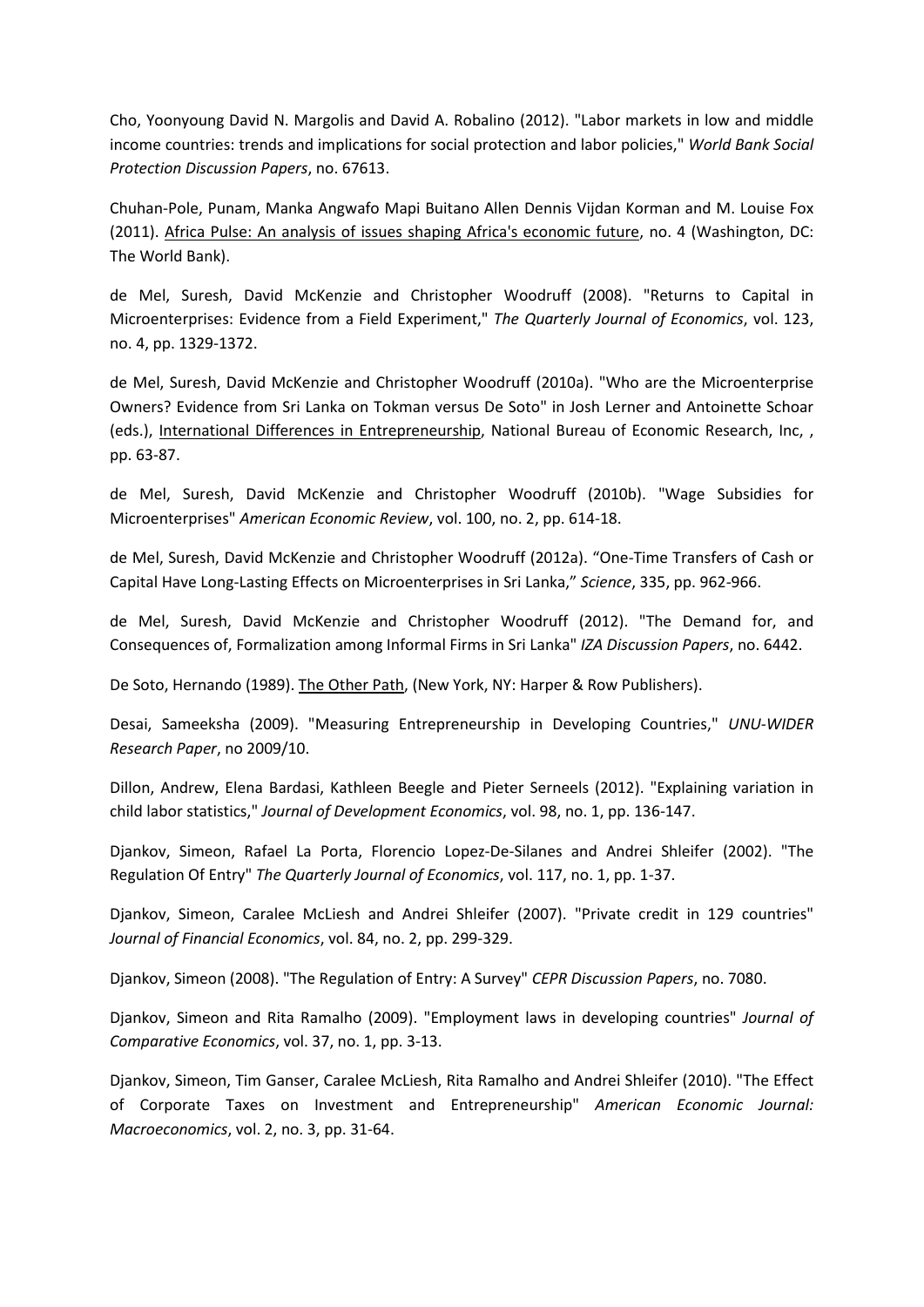Fields, Gary S. (2012). Working Hard, Working Poor: A Global Journey, (Oxford: Oxford University Press).

Gindling, T.H. (2014). "Minimum Wages and Povert in Developing Countries," *IZA World of Labor.*

Gindling, T. H. and David Newhouse (2012). "Self-employment in the developing world," *World Bank Policy Research Working Paper*, no. 6201.

Gollin, Douglas, Stephen Parente and Richard Rogerson (2002). "The Role of Agriculture in Development" *American Economic Review*, vol. 92, no. 2, pp. 160-164.

Gollin, Douglas, Stephen L. Parente and Richard Rogerson (2004). "Farm Work, Home Work, and International Productivity Differences" *Review of Economic Dynamics*, vol. 7, no. 4, pp. 827-850.

Gries, Thomas and Wim Naudé (2010). "Entrepreneurship and structural economic transformation" *Small Business Economics*, vol. 34, no. 1, pp. 13-29.

Grimm, Michael, Peter Knorringa and Jann Lay (2012). "Constrained Gazelles: High Potentials in West Africa's Informal Economy," *World Development*, vol. 40, no. 7, pp. 1352-1368.

Kaplan, David S. and Joyce Sadka (2011). "The Plaintiff's Role in Enforcing a Court Ruling: Evidence from a Labor Court in Mexico" *IDB Publications*, no. 38198.

Kaplan, David S., Joyce Sadka and Jorge Luis Silva-Mendez (2007). "Litigation and settlement : new evidence from labor courts in Mexico" *World Bank Policy Research Working Paper*, no. 4434.

Karlan, Dean, Ryan Knight and Christopher Udry (2012). "Hoping to Win, Expected to Lose: Theory and Lessons on Micro Enterprise Development" *NBER Working Papers*, no. 18325.

Margolis, David N. (2014). "Positive and Negative Implications of Introducing Minimum Wages in Middle and Low Income Countries,' *IZA World of Labor*.

Margolis, David N., David Newhouse and Michael Weber (2010a), "Employment changes and the crisis: What happened in data-poor countries?" Presented at *5th IZA/World Bank Conference: Employment and Development*, Cape Town, South Africa.

Margolis, David N., David Newhouse and Michael Weber (2010b), "Improving Policy Making through Better Data," *The World Bank,* mimeo.

Margolis, David N. and David A. Robalino (2013). "Skills, Self-Employment and Entrepreneurial Success," *Centre d'Economie de la Sorbonne,* mimeo.

McKenzie, David J. and Christopher Woodruff (2006). "Do Entry Costs Provide an Empirical Basis for Poverty Traps? Evidence from Mexican Microenterprises" *Economic Development and Cultural Change*, vol. 55, , pp. 3-42.

McMillan, Margaret S. and Dani Rodrik (2011). "Globalization, Structural Change and Productivity Growth" *NBER Working Papers*, no. 17143.

Meyer, Bruce D (1990). "Unemployment Insurance and Unemployment Spells," *Econometrica*, vol. 58, no. 4, pp. 757-82.